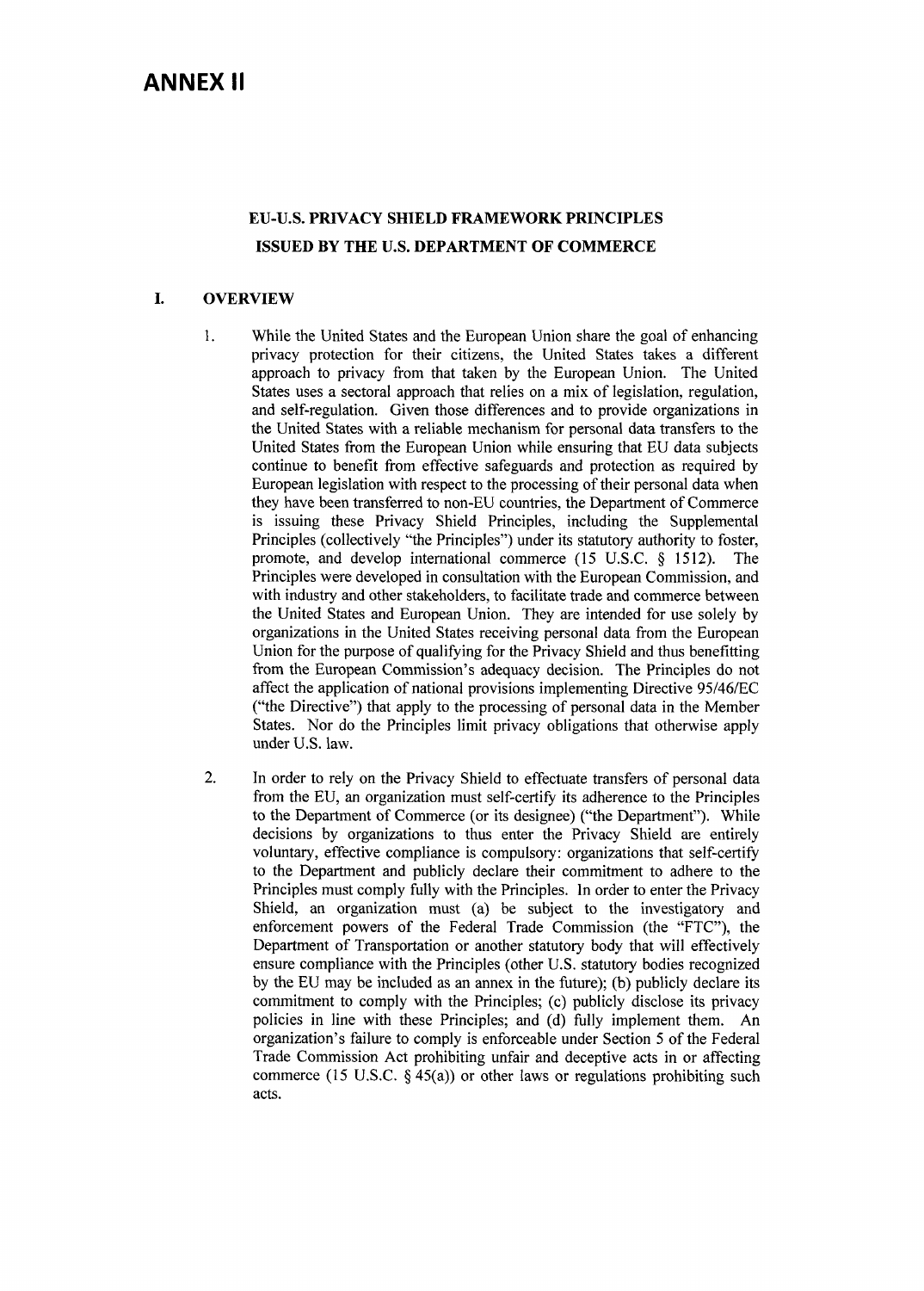- 3. The Department of Commerce will maintain and make available to the public an authoritative list of U.S. organizations that have self-certified to the Department and declared their commitment to adhere to the Principles ("the Privacy Shield List"). Privacy Shield benefits are assured from the date that the Department places the organization on the Privacy Shield List. The Department will remove an organization from the Privacy Shield List if it voluntarily withdraws from the Privacy Shield or if it fails to complete its annual re-certification to the Department. An organization's removal from the Privacy Shield List means it may no longer benefit from the European Commission's adequacy decision to receive personal information from the EU. The organization must continue to apply the Principles to the personal information it received while it participated in the Privacy Shield, and affirm to the Department on an annual basis its commitment to do so, for as long as it retains such information; otherwise, the organization must return or delete the information or provide "adequate" protection for the information by another authorized means. The Department will also remove from the Privacy Shield List those organizations that have persistently failed to comply with the Principles; these organizations do not qualify for Privacy Shield benefits and must return or delete the personal information they received under the Privacy Shield.
- 4. The Department will also maintain and make available to the public an authoritative record of U.S. organizations that had previously self-certified to the Department, but that have been removed from the Privacy Shield List. The Department will provide a clear warning that these organizations are not participants in the Privacy Shield; that removal from the Privacy Shield List means that such organizations cannot claim to be Privacy Shield compliant and must avoid any statements or misleading practices implying that they participate in the Privacy Shield; and that such organizations are no longer entitled to benefit from the European Commission's adequacy decision that would enable those organizations to receive personal information from the EU. An organization that continues to claim participation in the Privacy Shield or makes other Privacy Shield-related misrepresentations after it has been removed from the Privacy Shield List may be subject to enforcement action by the FTC, the Department of Transportation, or other enforcement authorities.
- 5. Adherence to these Principles may be limited: (a) to the extent necessary to meet national security, public interest, or law enforcement requirements; (b) by statute, government regulation, or case law that creates conflicting obligations or explicit authorizations, provided that, in exercising any such authorization, an organization can demonstrate that its non-compliance with the Principles is limited to the extent necessary to meet the overriding legitimate interests furthered by such authorization; or (c) if the effect of the Directive or Member State law is to allow exceptions or derogations, provided such exceptions or derogations are applied in comparable contexts. Consistent with the goal of enhancing privacy protection, organizations should strive to implement these Principles fully and transparently, including indicating in their privacy policies where exceptions to the Principles permitted by (b) above will apply on a regular basis. For the same reason, where the option is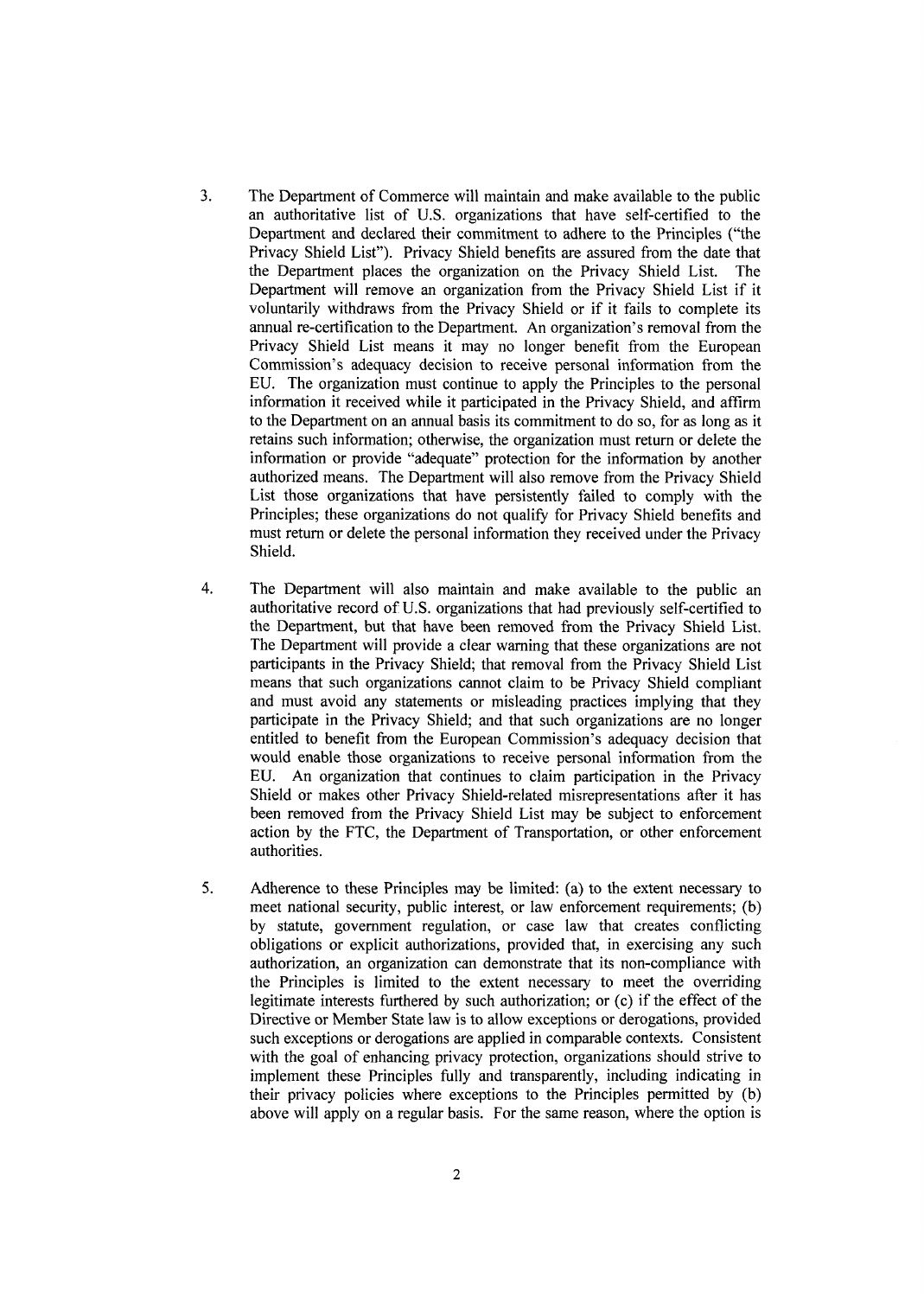allowable under the Principles and/or U.S. law, organizations are expected to opt for the higher protection where possible.

- 6. Organizations are obligated to apply the Principles to all personal data transferred in reliance on the Privacy Shield after they enter the Privacy Shield. An organization that chooses to extend Privacy Shield benefits to human resources personal information transferred from the EU for use in the context of an employment relationship must indicate this when it self-certifies to the Department and conform to the requirements set forth in the Supplemental Principle on Self-Certification.
- 7. U.S. law will apply to questions of interpretation and compliance with the Principles and relevant privacy policies by Privacy Shield organizations, except where such organizations have committed to cooperate with European data protection authorities ("DPAs"). Unless otherwise stated, all provisions of the Principles apply where they are relevant.
- 8. Definitions:
	- a. "Personal data" and "personal information" are data about an identified or identifiable individual that are within the scope of the Directive, received by an organization in the United States from the European Union, and recorded in any form.
	- b. "Processing" of personal data means any operation or set of operations which is performed upon personal data, whether or not by automated means, such as collection, recording, organization, storage, adaptation or alteration, retrieval, consultation, use, disclosure or dissemination, and erasure or destruction.
	- c. "Controller" means a person or organization which, alone or jointly with others, determines the purposes and means of the processing of personal data.
- 9. The effective date of the Principles is the date of final approval of the European Commission's adequacy determination.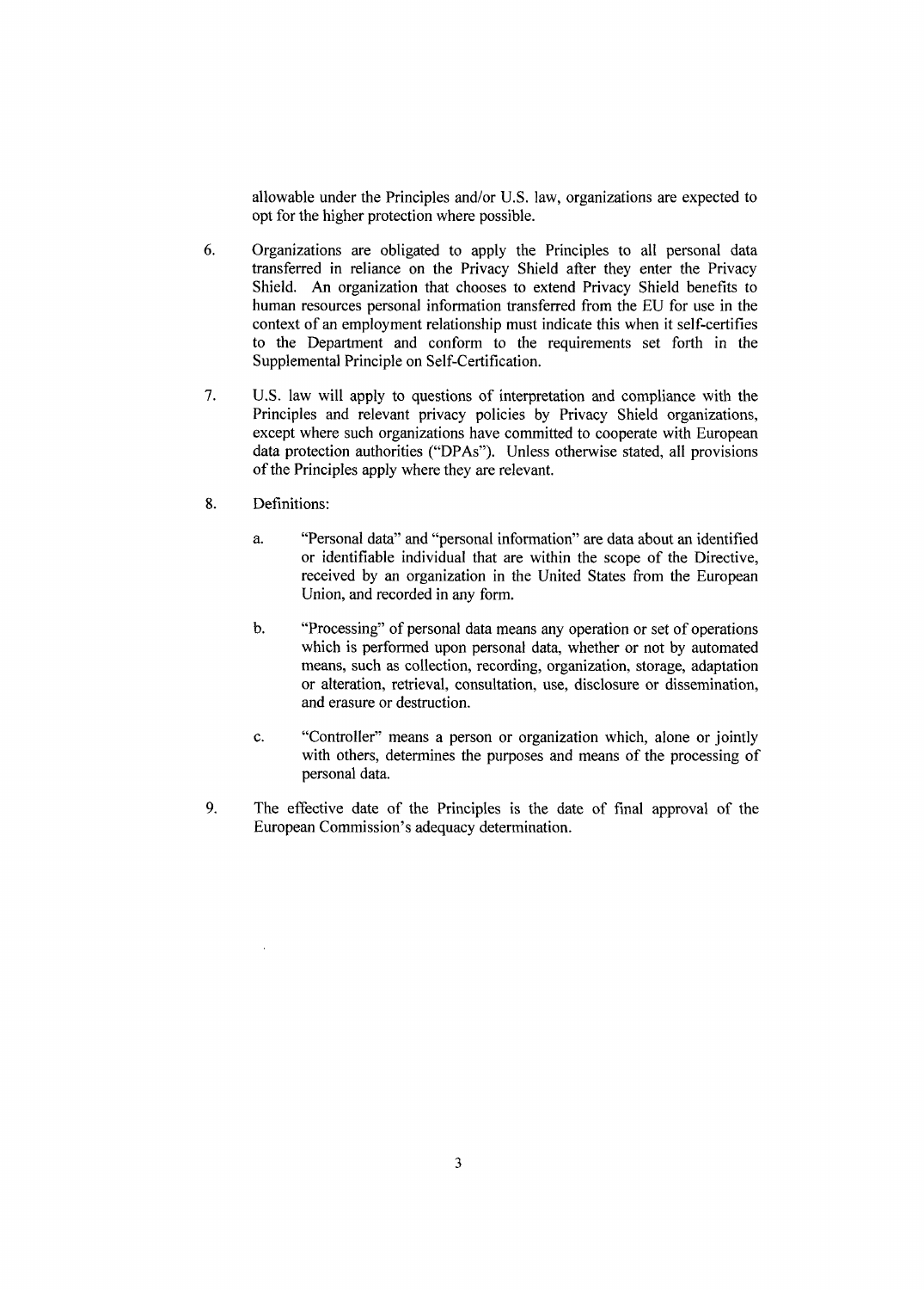#### **II. PRINCIPLES**

#### **1. NOTICE**

- a. An organization must inform individuals about:
	- i. its participation in the Privacy Shield and provide a link to, or the web address for, the Privacy Shield List,
	- ii. the types of personal data collected and, where applicable, the entities or subsidiaries of the organization also adhering to the Principles,
	- iii. its commitment to subject to the Principles all personal data received from the EU in reliance on the Privacy Shield,
	- iv. the purposes for which it collects and uses personal information about them,
	- v. how to contact the organization with any inquiries or complaints, including any relevant establishment in the EU that can respond to such inquiries or complaints,
	- vi. the type or identity of third parties to which it discloses personal information, and the purposes for which it does so,
	- vii. the right of individuals to access their personal data,
	- viii. the choices and means the organization offers individuals for limiting the use and disclosure of their personal data,
	- ix. the independent dispute resolution body designated to address complaints and provide appropriate recourse free of charge to the individual, and whether it is:  $(1)$  the panel established by DPAs,  $(2)$  and alternative dispute resolution provider based in the EU, or (3) an alternative dispute resolution provider based in the United States,
	- x. being subject to the investigatory and enforcement powers of the FTC, the Department of Transportation or any other U.S. authorized statutory body,
	- xi. the possibility, under certain conditions, for the individual to invoke binding arbitration,
	- xii. the requirement to disclose personal information in response to lawful requests by public authorities, including to meet national security or law enforcement requirements, and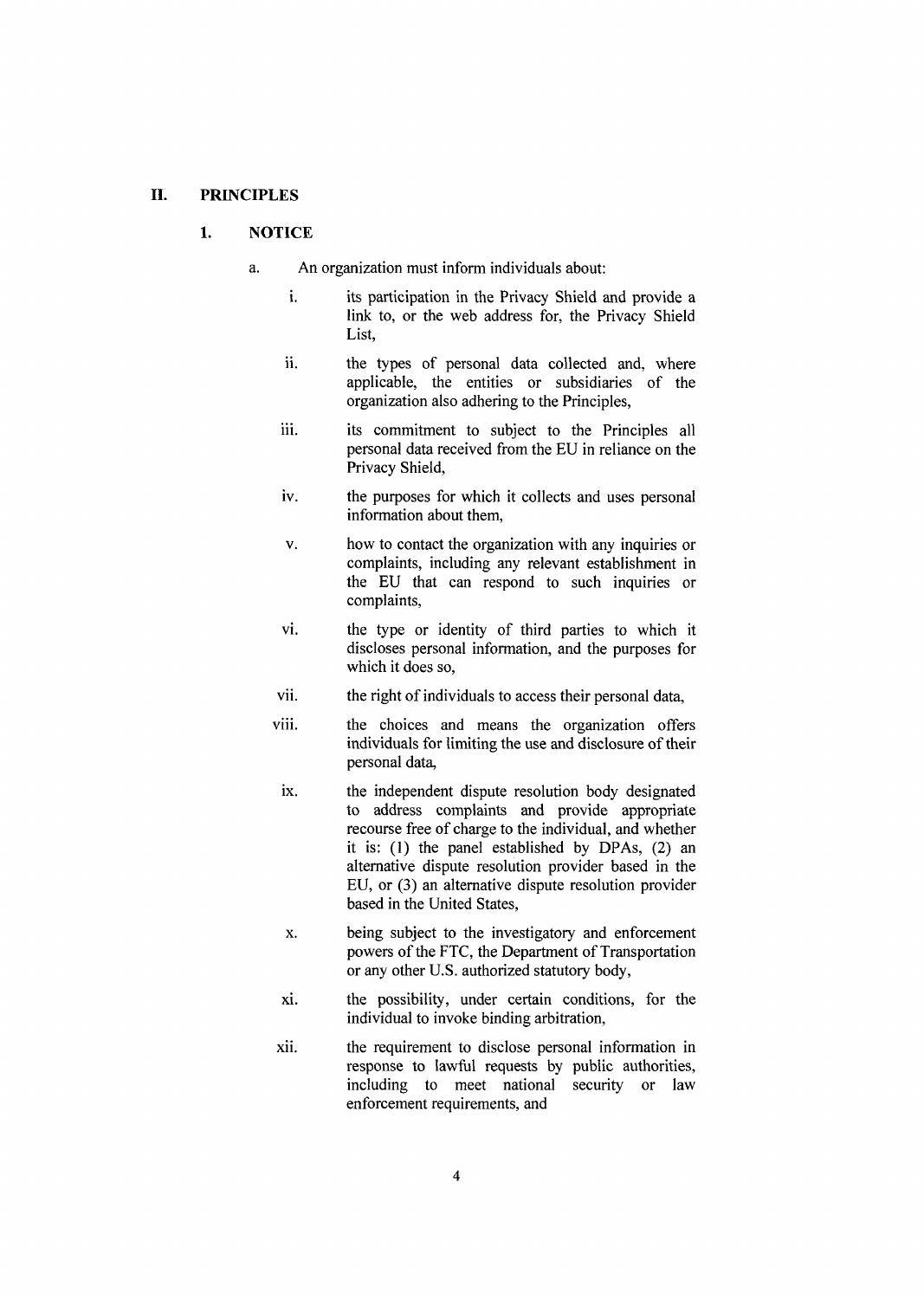xiii. its liability in cases of onward transfers to third parties.

b. This notice must be provided in clear and conspicuous language when individuals are first asked to provide personal information to the organization or as soon thereafter as is practicable, but in any event before the organization uses such information for a purpose other than that for which it was originally collected or processed by the transferring organization or discloses it for the first time to a third party.

### **2. CHOICE**

- a. An organization must offer individuals the opportunity to choose (opt out) whether their personal information is (i) to be disclosed to a third party or (ii) to be used for a purpose that is materially different from the purpose(s) for which it was originally collected or subsequently authorized by the individuals. Individuals must be provided with clear, conspicuous, and readily available mechanisms to exercise choice.
- b. By derogation to the previous paragraph, it is not necessary to provide choice when disclosure is made to a third party that is acting as an agent to perform task(s) on behalf of and under the instructions of the organization. However, an organization shall always enter into a contract with the agent.
- c. For sensitive information *(i.e.,* personal information specifying medical or health conditions, racial or ethnic origin, political opinions, religious or philosophical beliefs, trade union membership or information specifying the sex life of the individual), organizations must obtain affirmative express consent (opt in) from individuals if such information is to be (i) disclosed to a third party or (ii) used for a purpose other than those for which it was originally collected or subsequently authorized by the individuals through the exercise of optin choice. In addition, an organization should treat as sensitive any personal information received from a third party where the third party identifies and treats it as sensitive.

#### **3. ACCOUNTABILITY FOR ONWARD TRANSFER**

- a. To transfer personal information to a third party acting as a controller, organizations must comply with the Notice and Choice Principles. Organizations must also enter into a contract with the third-party controller that provides that such data may only be processed for limited and specified purposes consistent with the consent provided by the individual and that the recipient will provide the same level of protection as the Principles.
- b. To transfer personal data to a third party acting as an agent, organizations must: (i) transfer such data only for limited and specified purposes; (ii) ascertain that the agent is obligated to provide at least the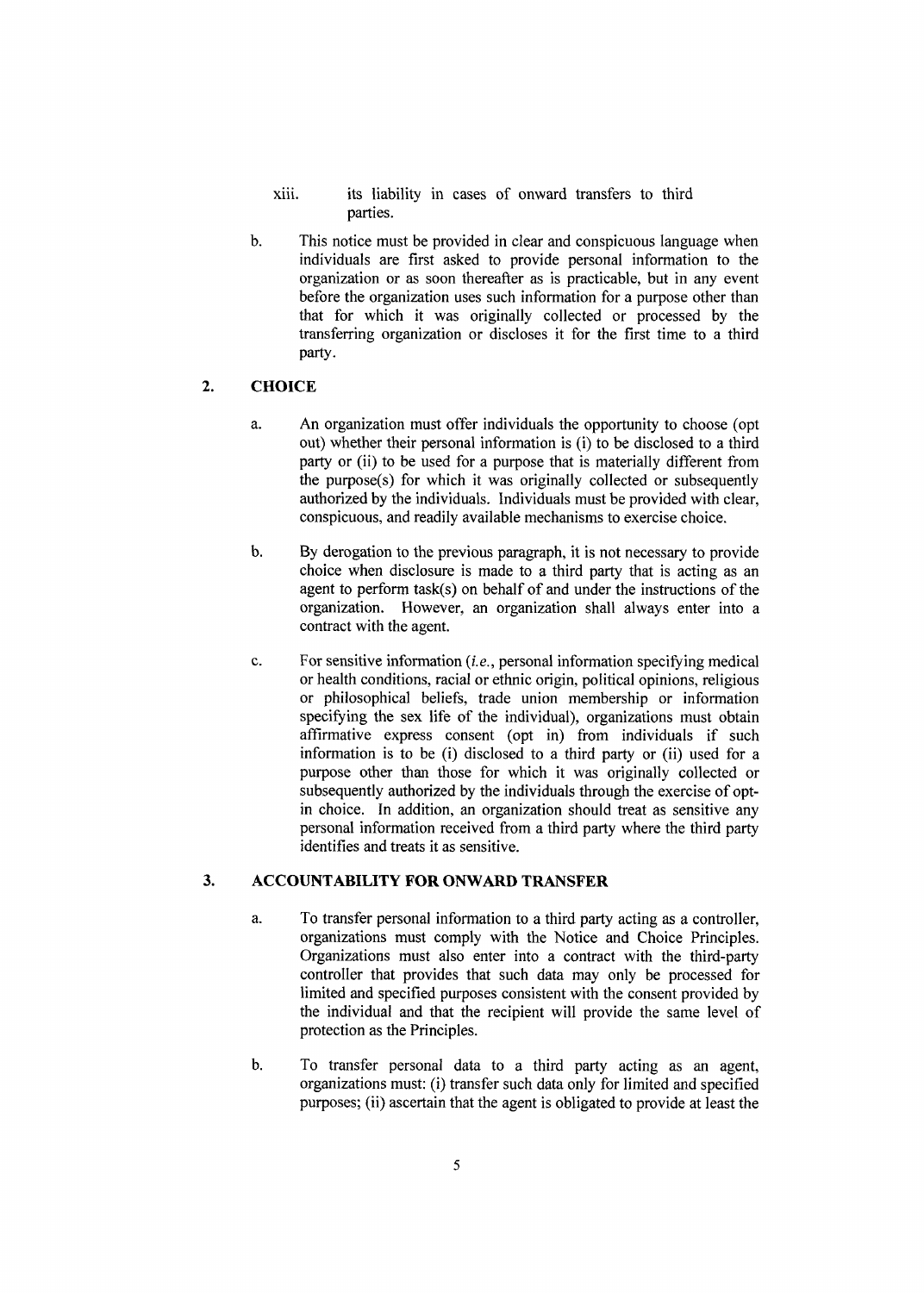same level of privacy protection as is required by the Principles; (iii) take reasonable and appropriate steps to ensure that the agent effectively processes the personal information transferred in a manner consistent with the organization's obligations under the Principles; (iv) upon notice, take reasonable and appropriate steps to stop and remediate unauthorized processing; and (v) provide a summary or a representative copy of the relevant privacy provisions of its contract with that agent to the Department upon request.

#### **4. SECURITY**

a. Organizations creating, maintaining, using or disseminating personal information must take reasonable and appropriate measures to protect it from loss, misuse and unauthorized access, disclosure, alteration and destruction, taking into due account the risks involved in the processing and the nature of the personal data.

## **5. DATA INTEGRITY AND PURPOSE LIMITATION**

a. Consistent with the Principles, personal information must be limited to the information that is relevant for the purposes of processing. An organization may not process personal information in a way that is incompatible with the purposes for which it has been collected or subsequently authorized by the individual. To the extent necessary for those purposes, an organization must take reasonable steps to ensure that personal data is reliable for its intended use, accurate, complete, and current. An organization must adhere to the Principles for as long as it retains such information.

### **6. ACCESS**

a. Individuals must have access to personal information about them that an organization holds and be able to correct, amend, or delete that information where it is inaccurate, or has been processed in violation of the Principles, except where the burden or expense of providing access would be disproportionate to the risks to the individual's privacy in the case in question, or where the rights of persons other than the individual would be violated.

### **7. RECOURSE, ENFORCEMENT AND LIABILITY**

- a. Effective privacy protection must include robust mechanisms for assuring compliance with the Principles, recourse for individuals who are affected by non-compliance with the Principles, and consequences for the organization when the Principles are not followed. At a minimum such mechanisms must include:
	- i. readily available independent recourse mechanisms by which each individual's complaints and disputes are investigated and expeditiously resolved at no cost to the individual and by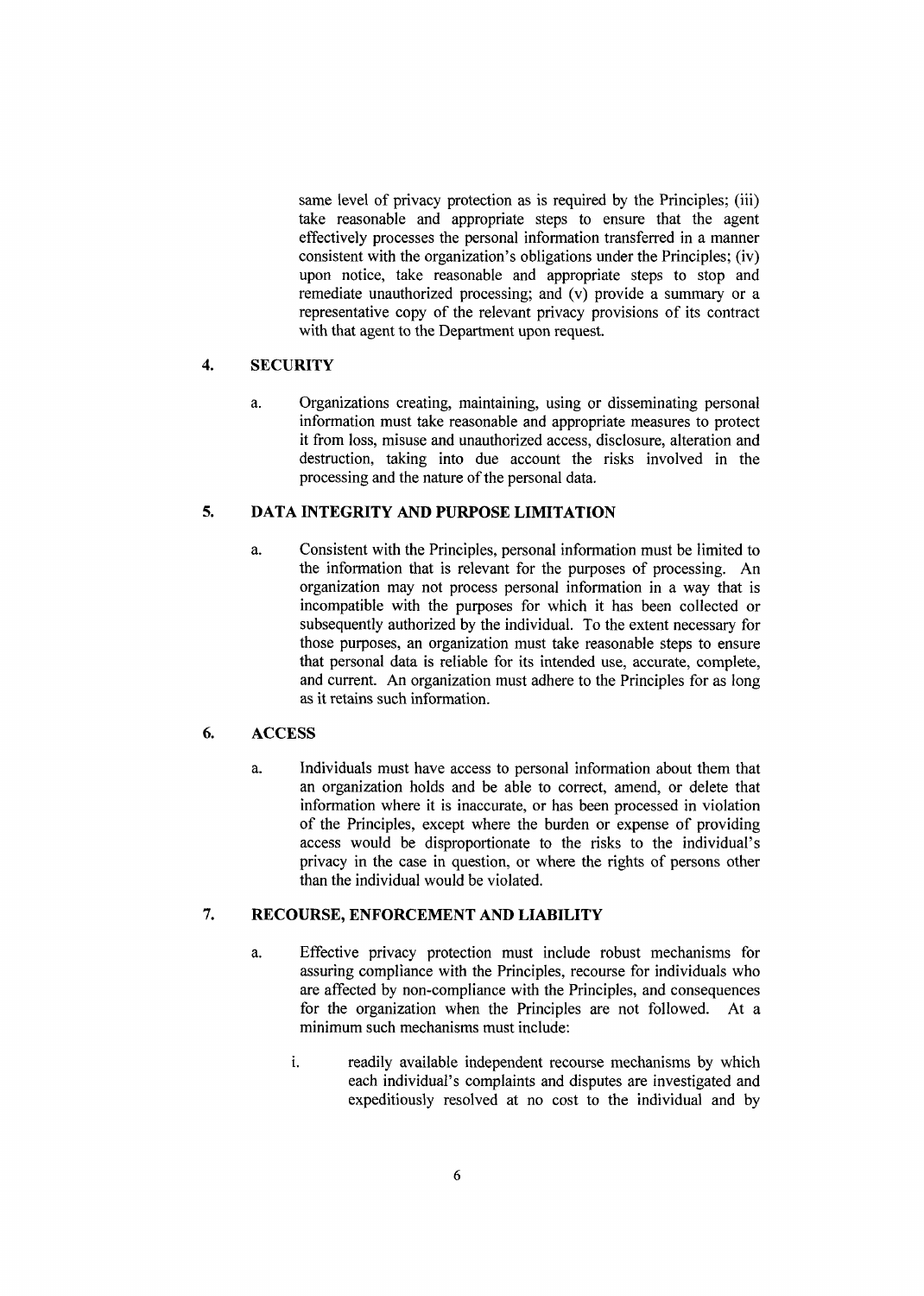reference to the Principles, and damages awarded where the applicable law or private-sector initiatives so provide;

- ii. follow-up procedures for verifying that the attestations and assertions organizations make about their privacy practices are true and that privacy practices have been implemented as presented and, in particular, with regard to cases of noncompliance; and
- iii. obligations to remedy problems arising out of failure to comply with the Principles by organizations announcing their adherence to them and consequences for such organizations. Sanctions must be sufficiently rigorous to ensure compliance by organizations.
- b. Organizations and their selected independent recourse mechanisms will respond promptly to inquiries and requests by the Department for information relating to the Privacy Shield. All organizations must respond expeditiously to complaints regarding compliance with the Principles referred by EU Member State authorities through the Department. Organizations that have chosen to cooperate with DP As, including organizations that process human resources data, must respond directly to such authorities with regard to the investigation and resolution of complaints.
- c. Organizations are obligated to arbitrate claims and follow the terms as set forth in Annex I, provided that an individual has invoked binding arbitration by delivering notice to the organization at issue and following the procedures and subject to conditions set forth in Annex I.
- d. In the context of an onward transfer, a Privacy Shield organization has responsibility for the processing of personal information it receives under the Privacy Shield and subsequently transfers to a third party acting as an agent on its behalf. The Privacy Shield organization shall remain liable under the Principles if its agent processes such personal information in a manner inconsistent with the Principles, unless the organization proves that it is not responsible for the event giving rise to the damage.
- e. When an organization becomes subject to an FTC or court order based on noncompliance, the organization shall make public any relevant Privacy Shieldrelated sections of any compliance or assessment report submitted to the FTC, to the extent consistent with confidentiality requirements. The Department has established a dedicated point of contact for DP As for any problems of compliance by Privacy Shield organizations. The FTC will give priority consideration to referrals of non-compliance with the Principles from the Department and EU Member State authorities, and will exchange information regarding referrals with the referring state authorities on a timely basis, subject to existing confidentiality restrictions.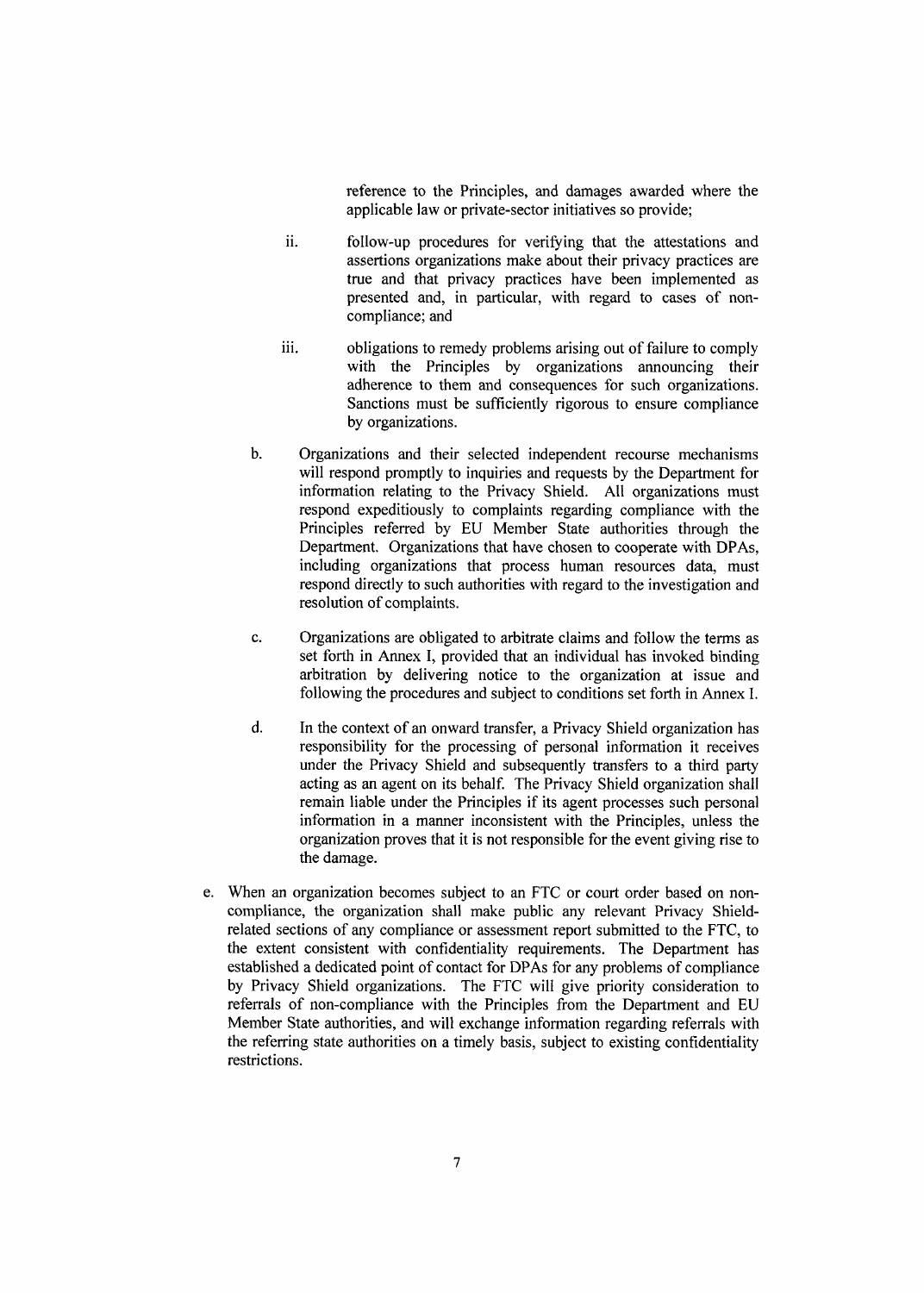#### **III. SUPPLEMENTAL PRINCIPLES**

#### **1. Sensitive Data**

- a. An organization is not required to obtain affirmative express consent (opt in) with respect to sensitive data where the processing is:
	- i. in the vital interests of the data subject or another person;
	- ii. necessary for the establishment of legal claims or defenses;
	- iii. required to provide medical care or diagnosis;
	- iv. carried out in the course of legitimate activities by a foundation, association or any other non-profit body with a political, philosophical, religious or trade-union aim and on condition that the processing relates solely to the members of the body or to the persons who have regular contact with it in connection with its purposes and that the data are not disclosed to a third party without the consent of the data subjects;
	- v. necessary to carry out the organization's obligations in the field of employment law; or
	- vi. related to data that are manifestly made public by the individual.

## **2. Journalistic Exceptions**

- a. Given U.S. constitutional protections for freedom of the press and the Directive's exemption for journalistic material, where the rights of a free press embodied in the First Amendment of the U.S. Constitution intersect with privacy protection interests, the First Amendment must govern the balancing of these interests with regard to the activities of U.S. persons or organizations.
- b. Personal information that is gathered for publication, broadcast, or other forms of public communication of journalistic material, whether used or not, as well as information found in previously published material disseminated from media archives, is not subject to the requirements of the Privacy Shield Principles.

#### **3. Secondary Liability**

a. Internet Service Providers ("ISPs"), telecommunications carriers, and other organizations are not liable under the Privacy Shield Principles when on behalf of another organization they merely transmit, route, switch, or cache information. As is the case with the Directive itself, the Privacy Shield does not create secondary liability. To the extent that an organization is acting as a mere conduit for data transmitted by third parties and does not determine the purposes and means of processing those personal datą it would not be liable.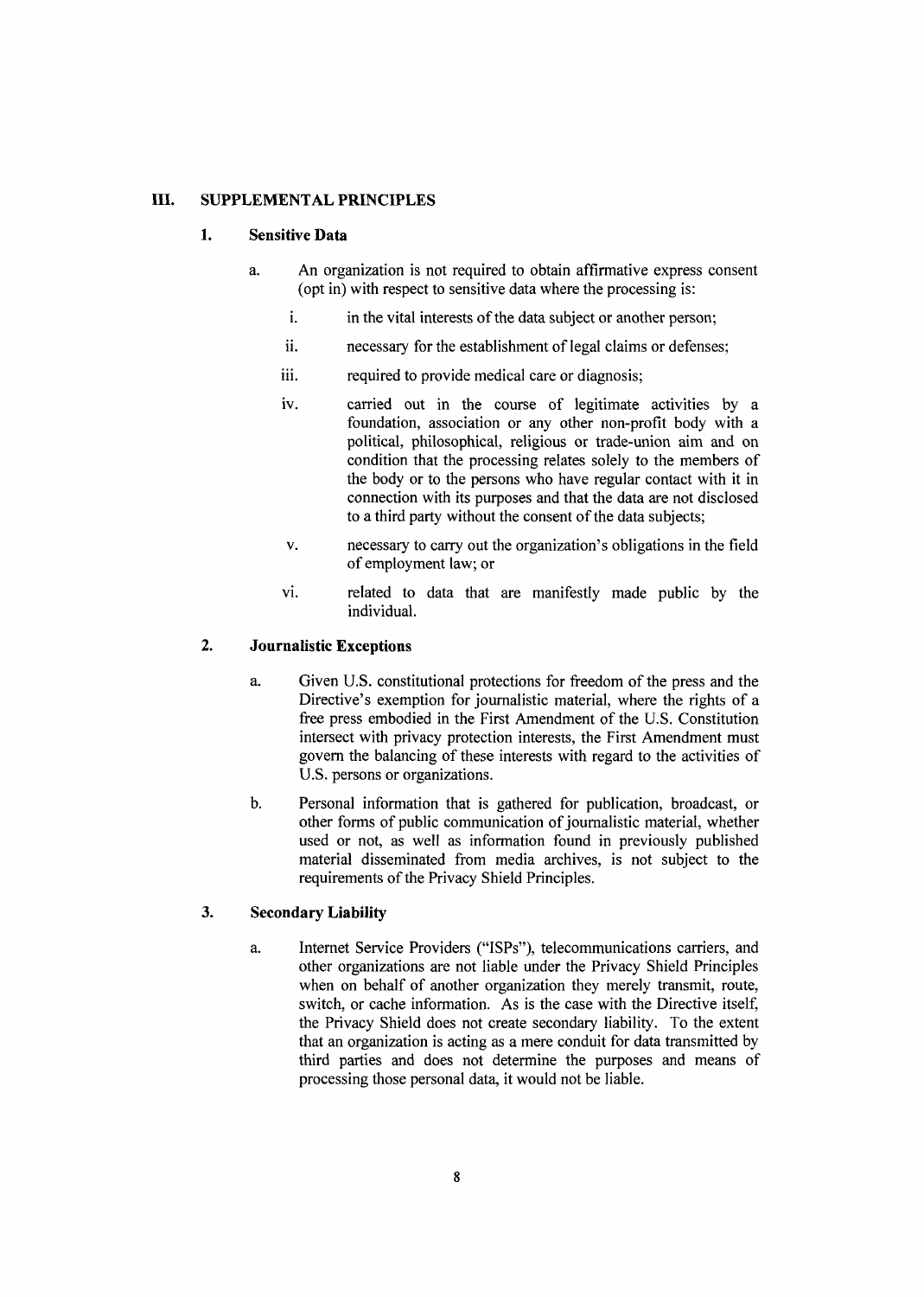#### **4. Performing Due Diligence and Conducting Audits**

- a. The activities of auditors and investment bankers may involve processing personal data without the consent or knowledge of the individual. This is permitted by the Notice, Choice, and Access Principles under the circumstances described below.
- b. Public stock corporations and closely held companies, including Privacy Shield organizations, are regularly subject to audits. Such audits, particularly those looking into potential wrongdoing, may be jeopardized if disclosed prematurely. Similarly, a Privacy Shield organization involved in a potential merger or takeover will need to perform, or be the subject of, a "due diligence" review. This will often entail the collection and processing of personal data, such as information on senior executives and other key personnel. Premature disclosure could impede the transaction or even violate applicable securities regulation. Investment bankers and attorneys engaged in due diligence, or auditors conducting an audit, may process information without knowledge of the individual only to the extent and for the period necessary to meet statutory or public interest requirements and in other circumstances in which the application of these Principles would prejudice the legitimate interests of the organization. These legitimate interests include the monitoring of organizations' compliance with their legal obligations and legitimate accounting activities, and the need for confidentiality connected with possible acquisitions, mergers, joint ventures, or other similar transactions carried out by investment bankers or auditors.

### **5. The Role of the Data Protection Authorities**

- a. Organizations will implement their commitment to cooperate with European Union data protection authorities ("DPAs") as described below. Under the Privacy Shield, U.S. organizations receiving personal data from the EU must commit to employ effective mechanisms for assuring compliance with the Privacy Shield Principles. More specifically as set out in the Recourse, Enforcement and Liability Principle, participating organizations must provide:  $(a)(i)$  recourse for individuals to whom the data relate;  $(a)(ii)$  follow up procedures for verifying that the attestations and assertions they have made about their privacy practices are true; and (a)(iii) obligations to remedy problems arising out of failure to comply with the Principles and consequences for such organizations. An organization may satisfy points (a)(i) and (a)(iii) of the Recourse, Enforcement and Liability Principle if it adheres to the requirements set forth here for cooperating with the DPAs.
- b. An organization commits to cooperate with the DPAs by declaring in its Privacy Shield self-certification submission to the Department of Commerce (*see* Supplemental Principle on Self-Certification) that the organization: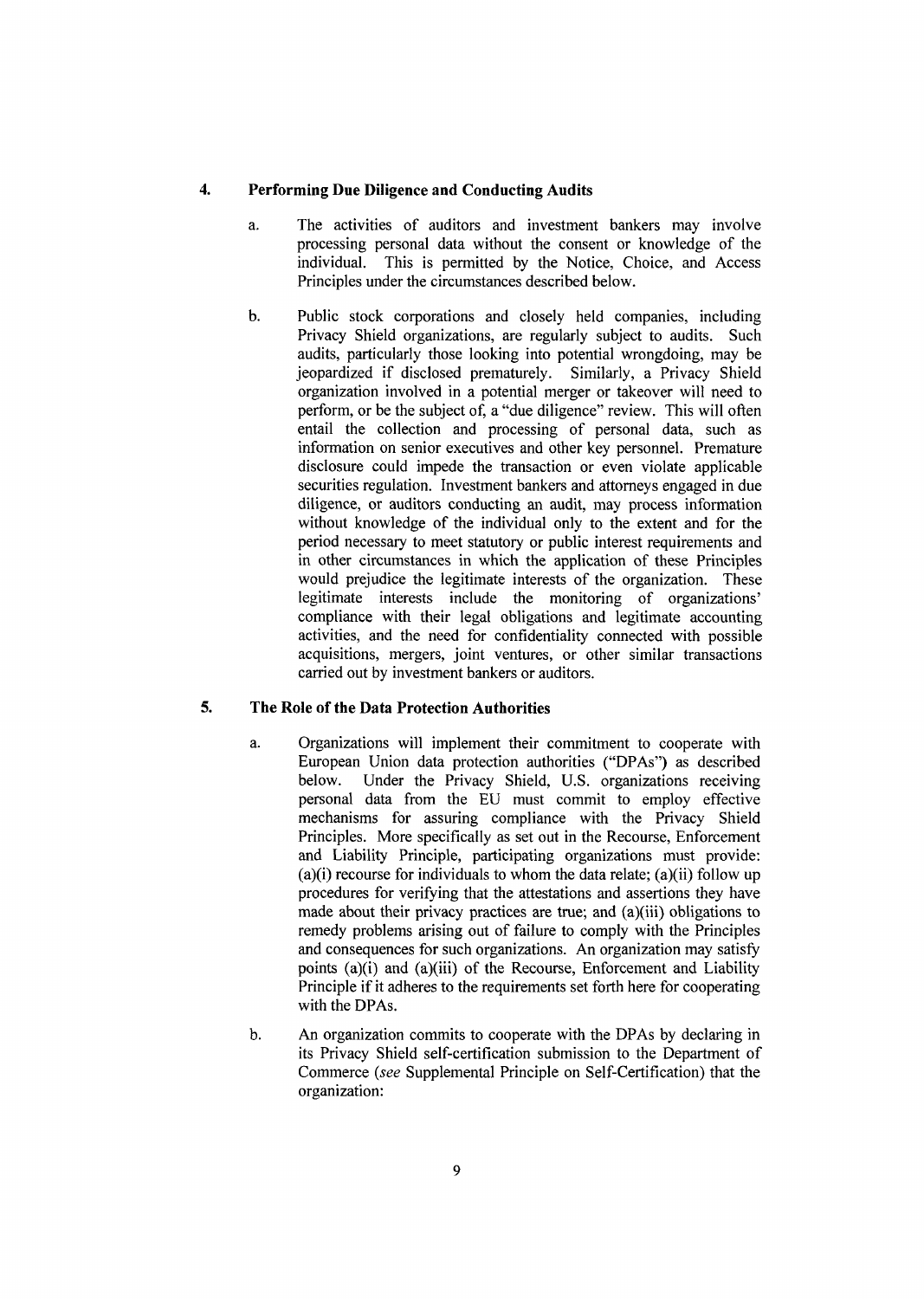- i. elects to satisfy the requirement in points  $(a)(i)$  and  $(a)(iii)$  of the Privacy Shield Recourse, Enforcement and Liability Principle by committing to cooperate with the DPAs;
- ii. will cooperate with the DPAs in the investigation and resolution of complaints brought under the Privacy Shield; and
- iii. will comply with any advice given by the DPAs where the DPAs take the view that the organization needs to take specific action to comply with the Privacy Shield Principles, including remedial or compensatory measures for the benefit of individuals affected by any non-compliance with the Principles, and will provide the DPAs with written confirmation that such action has been taken.

#### c. Operation of DPA Panels

- i. The cooperation of the DPAs will be provided in the form of information and advice in the following way:
	- 1. The advice of the DPAs will be delivered through an informal panel of DPAs established at the European Union level, which will *inter alia* help ensure a harmonized and coherent approach.
	- 2. The panel will provide advice to the U.S. organizations concerned on unresolved complaints from individuals about the handling of personal information that has been transferred from the EU under the Privacy Shield. This advice will be designed to ensure that the Privacy Shield Principles are being correctly applied and will include any remedies for the individual(s) concerned that the DPAs consider appropriate.
	- 3. The panel will provide such advice in response to referrals from the organizations concerned and/or to complaints received directly from individuals against organizations which have committed to cooperate with DPAs for Privacy Shield purposes, while encouraging and if necessary helping such individuals in the first instance to use the in-house complaint handling arrangements that the organization may offer.
	- 4. Advice will be issued only after both sides in a dispute have had a reasonable opportunity to comment and to provide any evidence they wish. The panel will seek to deliver advice as quickly as this requirement for due process allows. As a general rule, the panel will aim to provide advice within 60 days after receiving a complaint or referral and more quickly where possible.
	- 5. The panel will make public the results of its consideration of complaints submitted to it, if it sees fit.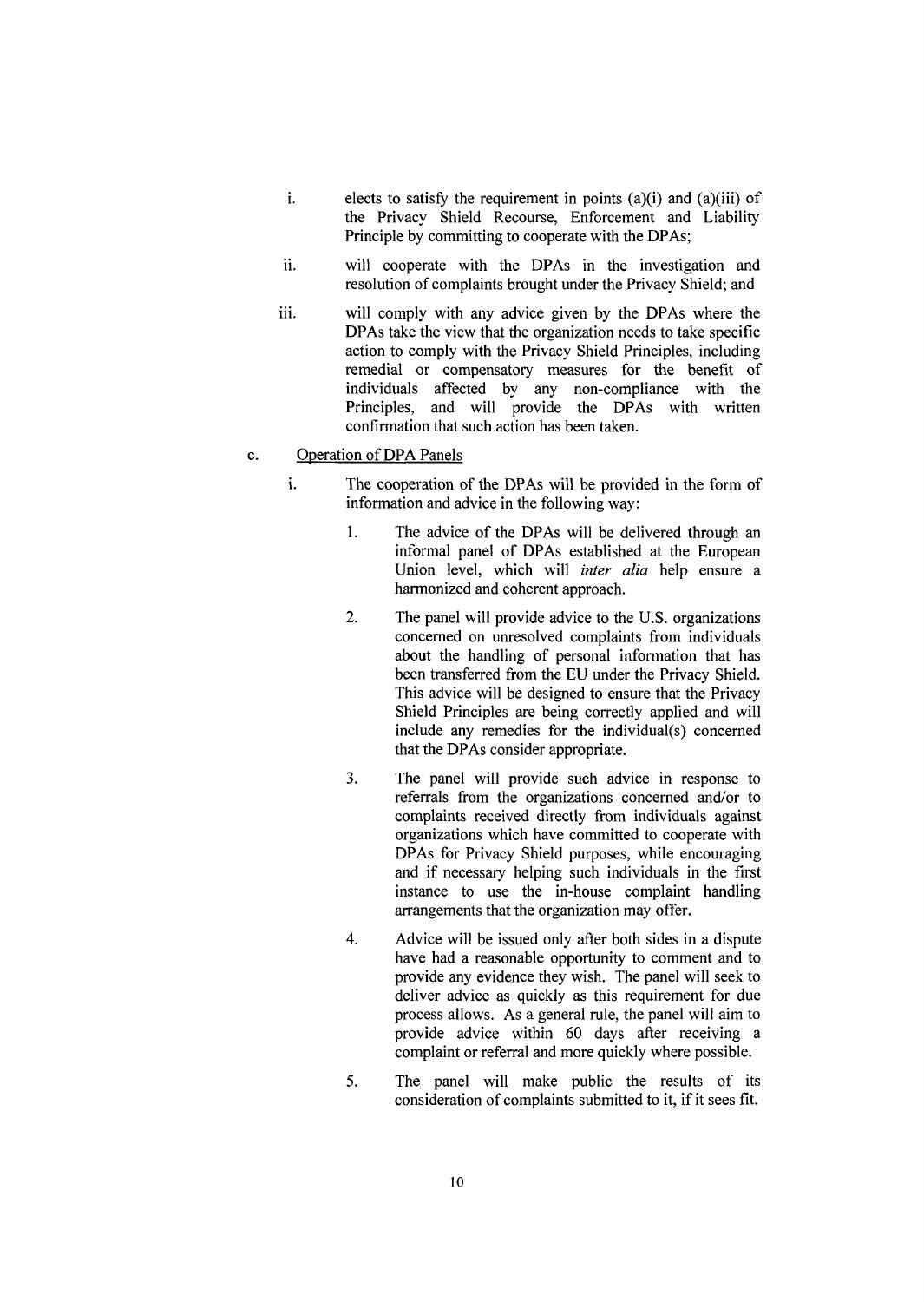- 6. The delivery of advice through the panel will not give rise to any liability for the panel or for individual DPAs.
- ii. As noted above, organizations choosing this option for dispute resolution must undertake to comply with the advice of the DPAs. If an organization fails to comply within 25 days of the delivery of the advice and has offered no satisfactory explanation for the delay, the panel will give notice of its intention either to refer the matter to the Federal Trade Commission, the Department of Transportation, or other U.S. federal or state body with statutory powers to take enforcement action in cases of deception or misrepresentation, or to conclude that the agreement to cooperate has been seriously breached and must therefore be considered null and void. In the latter case, the panel will inform the Department of Commerce so that the Privacy Shield List can be duly amended. Any failure to fulfill the undertaking to cooperate with the DPAs, as well as failures to comply with the Privacy Shield Principles, will be actionable as a deceptive practice under Section 5 of the FTC Act or other similar statute.
- d. An organization that wishes its Privacy Shield benefits to cover human resources data transferred from the EU in the context of the employment relationship must commit to cooperate with the DPAs with regard to such data (*see* Supplemental Principle on Human Resources Data).
- e. Organizations choosing this option will be required to pay an annual fee which will be designed to cover the operating costs of the panel, and they may additionally be asked to meet any necessary translation expenses arising out of the panel's consideration of referrals or complaints against them. The annual fee will not exceed USD 500 and will be less for smaller companies.

#### **6. Self-Certification**

- a. Privacy Shield benefits are assured from the date on which the Department has placed the organization's self-certification submission on the Privacy Shield List after having determined that the submission is complete.
- b. To self-certify for the Privacy Shield, an organization must provide to the Department a self-certification submission, signed by a corporate officer on behalf of the organization that is joining the Privacy Shield, that contains at least the following information:
	- i. name of organization, mailing address, e-mail address, telephone, and fax numbers;
	- ii. description of the activities of the organization with respect to personal information received from the EU; and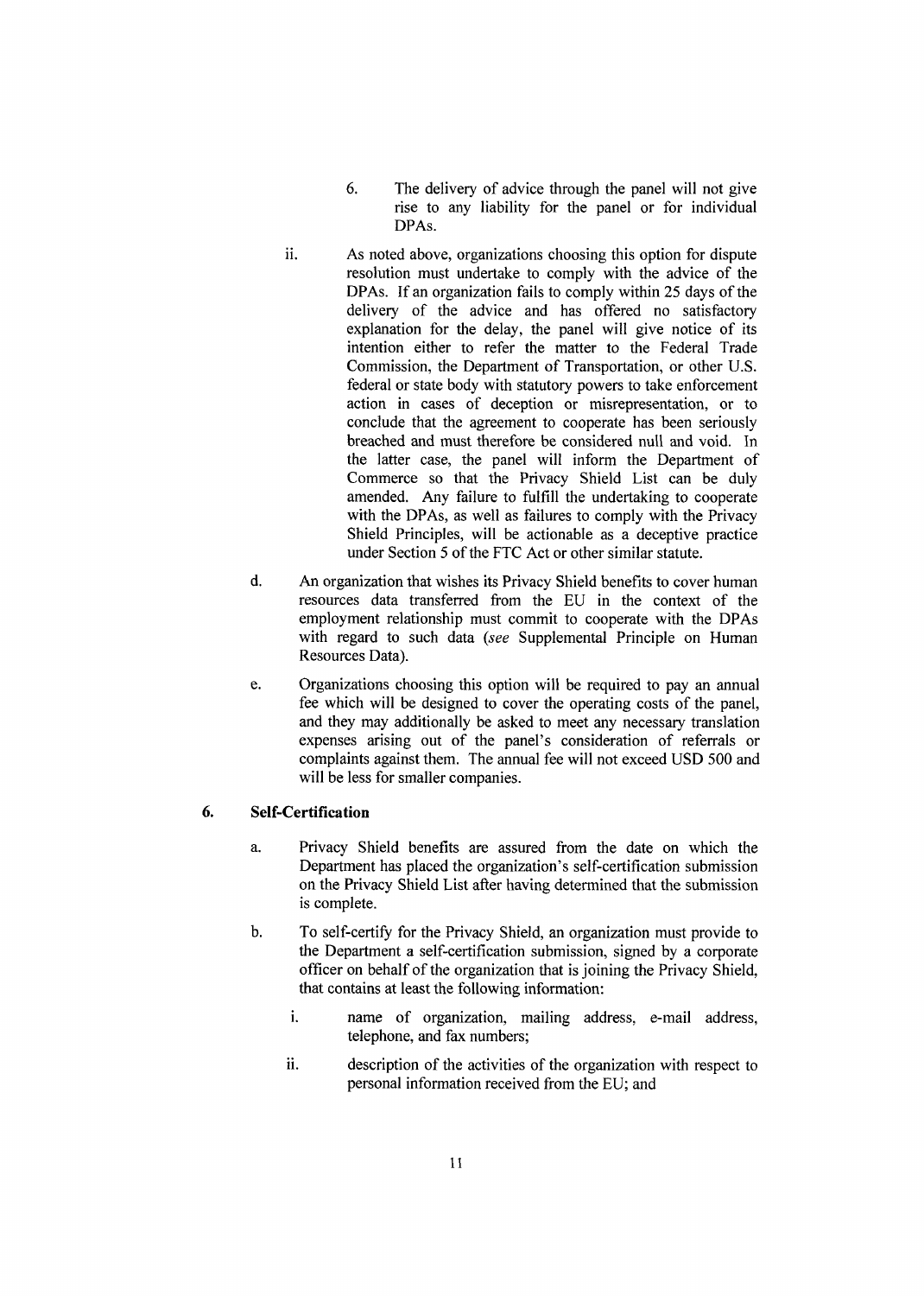- iii. description of the organization's privacy policy for such personal information, including:
	- 1. if the organization has a public website, the relevant web address where the privacy policy is available, or if the organization does not have a public website, where the privacy policy is available for viewing by the public;
	- 2. its effective date of implementation;
	- 3. a contact office for the handling of complaints, access requests, and any other issues arising under the Privacy Shield;
	- 4. the specific statutory body that has jurisdiction to hear any claims against the organization regarding possible unfair or deceptive practices and violations of laws or regulations governing privacy (and that is listed in the Principles or a future annex to the Principles);
	- 5. name of any privacy program in which the organization is a member;
	- 6. method of verification *(e.g.,* in-house, third party) *(see*  Supplemental Principle on Verification; and
	- 7. the independent recourse mechanism that is available to investigate unresolved complaints.
- Where the organization wishes its Privacy Shield benefits to cover c. human resources information transferred from the EU for use in the context of the employment relationship, it may do so where a statutory body listed in the Principles or a future annex to the Principles has jurisdiction to hear claims against the organization arising out of the processing of human resources information. In addition, the organization must indicate this in its self-certification submission and declare its commitment to cooperate with the EU authority or authorities concerned in conformity with the Supplemental Principles on Human Resources Data and the Role of the Data Protection Authorities as applicable and that it will comply with the advice given by such authorities. The organization must also provide the Department with a copy of its human resources privacy policy and provide information where the privacy policy is available for viewing by its affected employees.
- The Department will maintain the Privacy Shield List of organizations  $\mathbf{d}$ . that file completed self-certification submissions, thereby assuring the availability of Privacy Shield benefits, and will update such list on the basis of annual self-recertification submissions and notifications received pursuant to the Supplemental Principle on Dispute Resolution and Enforcement. Such self-certification submissions must be provided not less than annually; otherwise the organization will be removed from the Privacy Shield List and Privacy Shield benefits will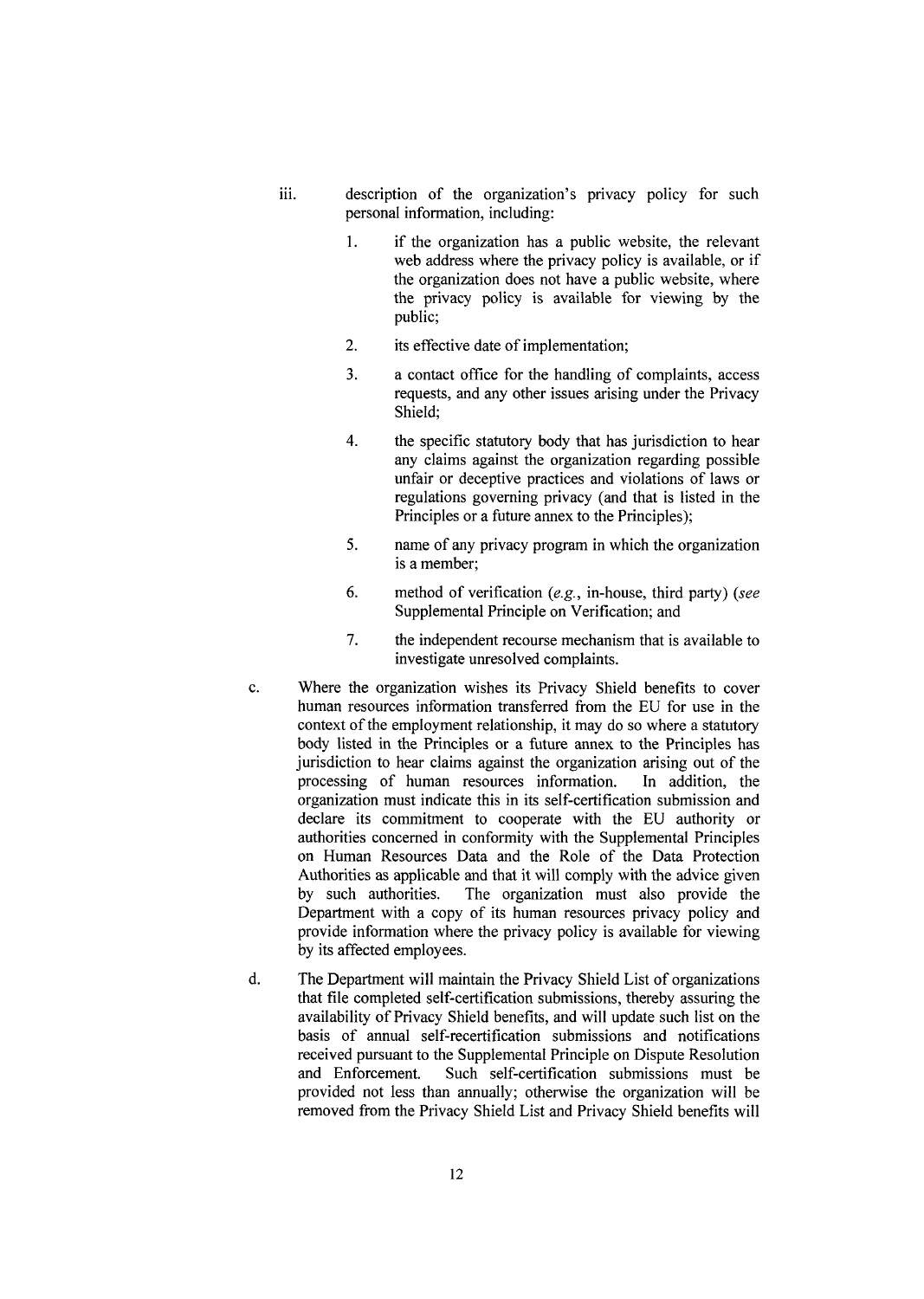no longer be assured. Both the Privacy Shield List and the selfcertification submissions by the organizations will be made publicly available. All organizations that are placed on the Privacy Shield List by the Department must also state in their relevant published privacy policy statements that they adhere to the Privacy Shield Principles. If available online, an organization's privacy policy must include a hyperlink to the Department's Privacy Shield website and a hyperlink to the website or complaint submission form of the independent recourse mechanism that is available to investigate unresolved complaints.

- e. The Privacy Principles apply immediately upon certification. Recognizing that the Principles will impact commercial relationships with third parties, organizations that certify to the Privacy Shield Framework in the first two months following the Framework's effective date shall bring existing commercial relationships with third parties into conformity with the Accountability for Onward Transfer Principle as soon as possible, and in any event no later than nine months from the date upon which they certify to the Privacy Shield. During that interim period, where organizations transfer data to a third party, they shall (i) apply the Notice and Choice Principles, and (ii) where personal data is transferred to a third party acting as an agent, ascertain that the agent is obligated to provide at least the same level of protection as is required by the Principles.
- f. An organization must subject to the Privacy Shield Principles all personal data received from the EU in reliance upon the Privacy Shield. The undertaking to adhere to the Privacy Shield Principles is not time-limited in respect of personal data received during the period in which the organization enjoys the benefits of the Privacy Shield. Its undertaking means that it will continue to apply the Principles to such data for as long as the organization stores, uses or discloses them, even if it subsequently leaves the Privacy Shield for any reason. An organization that withdraws from the Privacy Shield but wants to retain such data must affirm to the Department on an annual basis its commitment to continue to apply the Principles or provide "adequate" protection for the information by another authorized means (for example, using a contract that fully reflects the requirements of the relevant standard contractual clauses adopted by the European Commission); otherwise, the organization must return or delete the information. An organization that withdraws from the Privacy Shield must remove from any relevant privacy policy any references to the Privacy Shield that imply that the organization continues to actively participate in the Privacy Shield and is entitled to its benefits.
- g. An organization that will cease to exist as a separate legal entity as a result of a merger or a takeover must notify the Department of this in advance. The notification should also indicate whether the acquiring entity or the entity resulting from the merger will (i) continue to be bound by the Privacy Shield Principles by the operation of law governing the takeover or merger or (ii) elect to self-certify its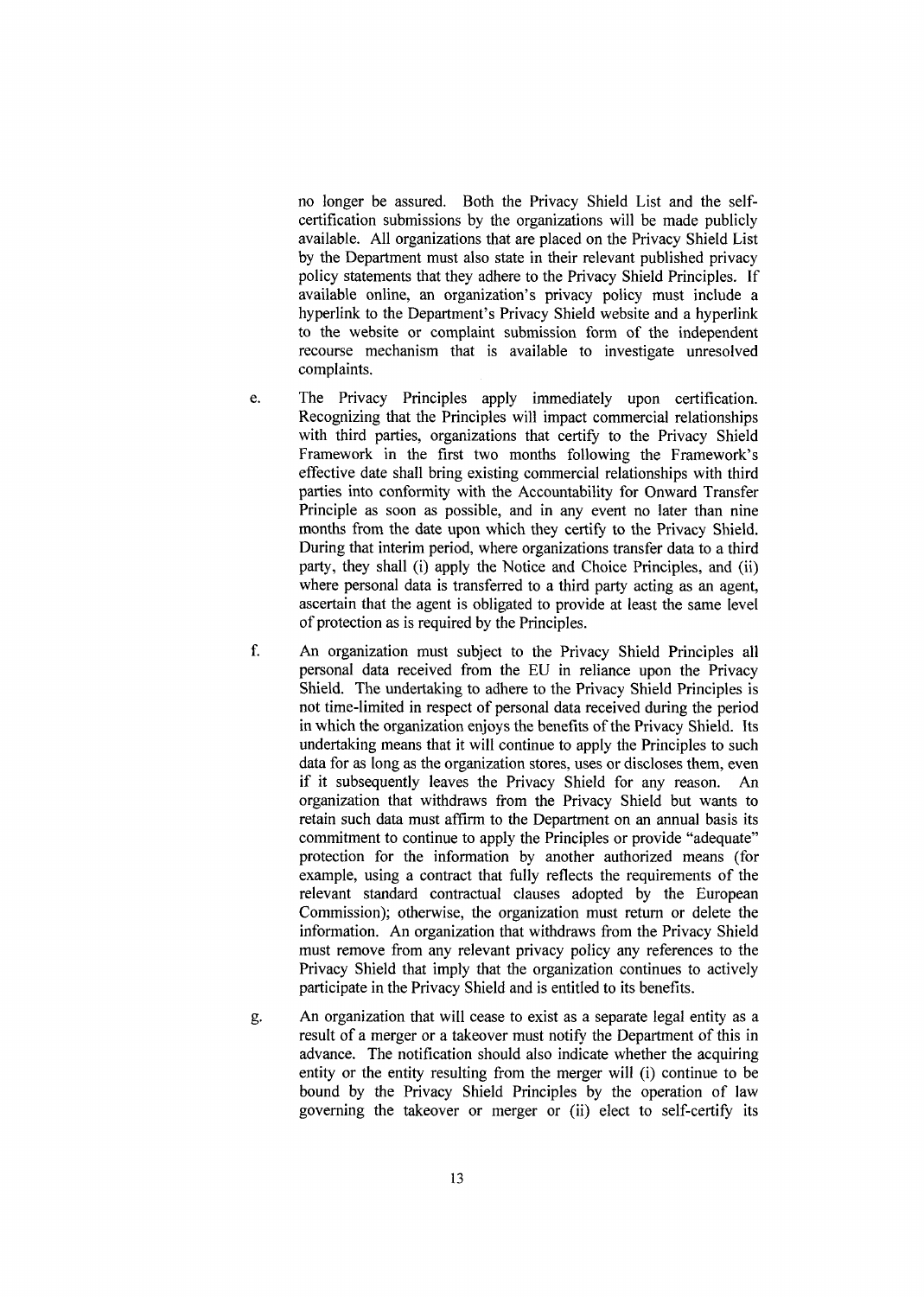adherence to the Privacy Shield Principles or put in place other safeguards, such as a written agreement that will ensure adherence to the Privacy Shield Principles. Where neither (i) nor (ii) applies, any personal data that has been acquired under the Privacy Shield must be promptly deleted.

h. When an organization leaves the Privacy Shield for any reason, it must remove all statements implying that the organization continues to participate in the Privacy Shield or is entitled to the benefits of the Privacy Shield. The EU-U.S. Privacy Shield certification mark, if used, must also be removed. Any misrepresentation to the general public concerning an organization's adherence to the Privacy Shield Principles may be actionable by the FTC or other relevant government body. Misrepresentations to the Department may be actionable under the False Statements Act (18 U.S.C. § 1001).

### **7. Verification**

- a. Organizations must provide follow up procedures for verifying that the attestations and assertions they make about their Privacy Shield privacy practices are true and those privacy practices have been implemented as represented and in accordance with the Privacy Shield Principles.
- b. To meet the verification requirements of the Recourse, Enforcement and Liability Principle, an organization must verify such attestations and assertions either through self-assessment or outside compliance reviews.
- c. Under the self-assessment approach, such verification must indicate that an organization's published privacy policy regarding personal information received from the EU is accurate, comprehensive, prominently displayed, completely implemented and accessible. It must also indicate that its privacy policy conforms to the Privacy Shield Principles; that individuals are informed of any in-house arrangements for handling complaints and of the independent mechanisms through which they may pursue complaints; that it has in place procedures for training employees in its implementation, and disciplining them for failure to follow it; and that it has in place internal procedures for periodically conducting objective reviews of compliance with the above. A statement verifying the self-assessment must be signed by a corporate officer or other authorized representative of the organization at least once a year and made available upon request by individuals or in the context of an investigation or a complaint about non-compliance.
- d. Where the organization has chosen outside compliance review, such a review must demonstrate that its privacy policy regarding personal information received from the EU conforms to the Privacy Shield Principles, that it is being complied with, and that individuals are informed of the mechanisms through which they may pursue complaints. The methods of review may include, without limitation,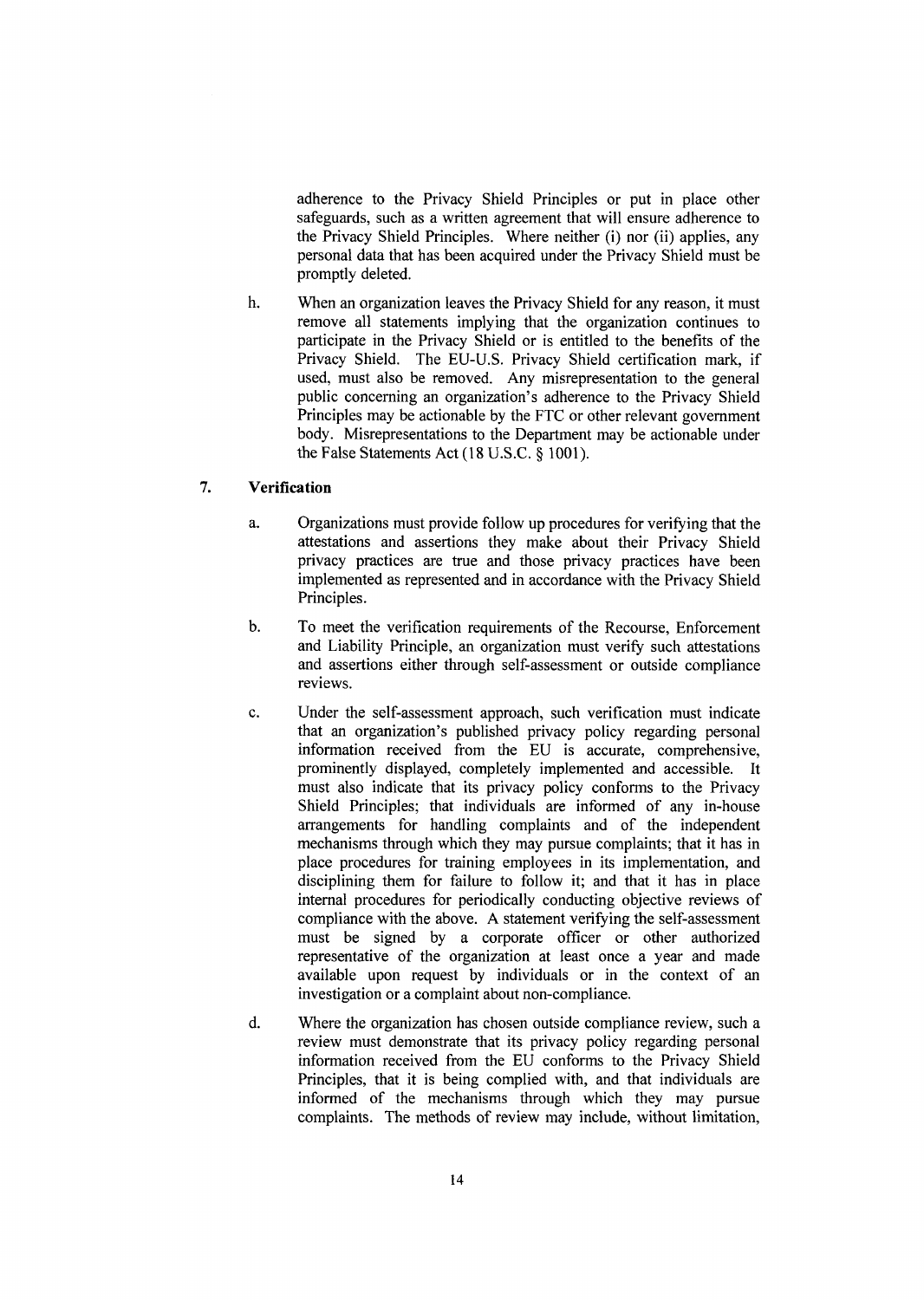auditing, random reviews, use of "decoys", or use of technology tools as appropriate. A statement verifying that an outside compliance review has been successfully completed must be signed either by the reviewer or by the corporate officer or other authorized representative of the organization at least once a year and made available upon request by individuals or in the context of an investigation or a complaint about compliance.

e. Organizations must retain their records on the implementation of their Privacy Shield privacy practices and make them available upon request in the context of an investigation or a complaint about noncompliance to the independent body responsible for investigating complaints or to the agency with unfair and deceptive practices jurisdiction. Organizations must also respond promptly to inquiries and other requests for information from the Department relating to the organization's adherence to the Principles.

#### **8. Access**

#### a. The Access Principle in Practice

- i. Under the Privacy Shield Principles, the right of access is fundamental to privacy protection. In particular, it allows individuals to verify the accuracy of information held about them. The Access Principle means that individuals have the right to:
	- 1. obtain from an organization confirmation of whether or not the organization is processing personal data relating to them: $<sup>1</sup>$ </sup>
	- 2. have communicated to them such data so that they could verify its accuracy and the lawfulness of the processing; and
	- 3. have the data corrected, amended or deleted where it is inaccurate or processed in violation of the Principles.
- ii. Individuals do not have to justify requests for access to their personal data. In responding to individuals' access requests, organizations should first be guided by the concern(s) that led to the requests in the first place. For example, if an access request is vague or broad in scope, an organization may engage the individual in a dialogue so as to better understand the motivation for the request and to locate responsive information. The organization might inquire about which part(s) of the organization the individual interacted with or about the nature

<sup>&</sup>lt;sup>1</sup> The organization should answer requests from an individual concerning the purposes of the processing, the categories of personal data concerned, and the recipients or categories of recipients to whom the personal data is disclosed.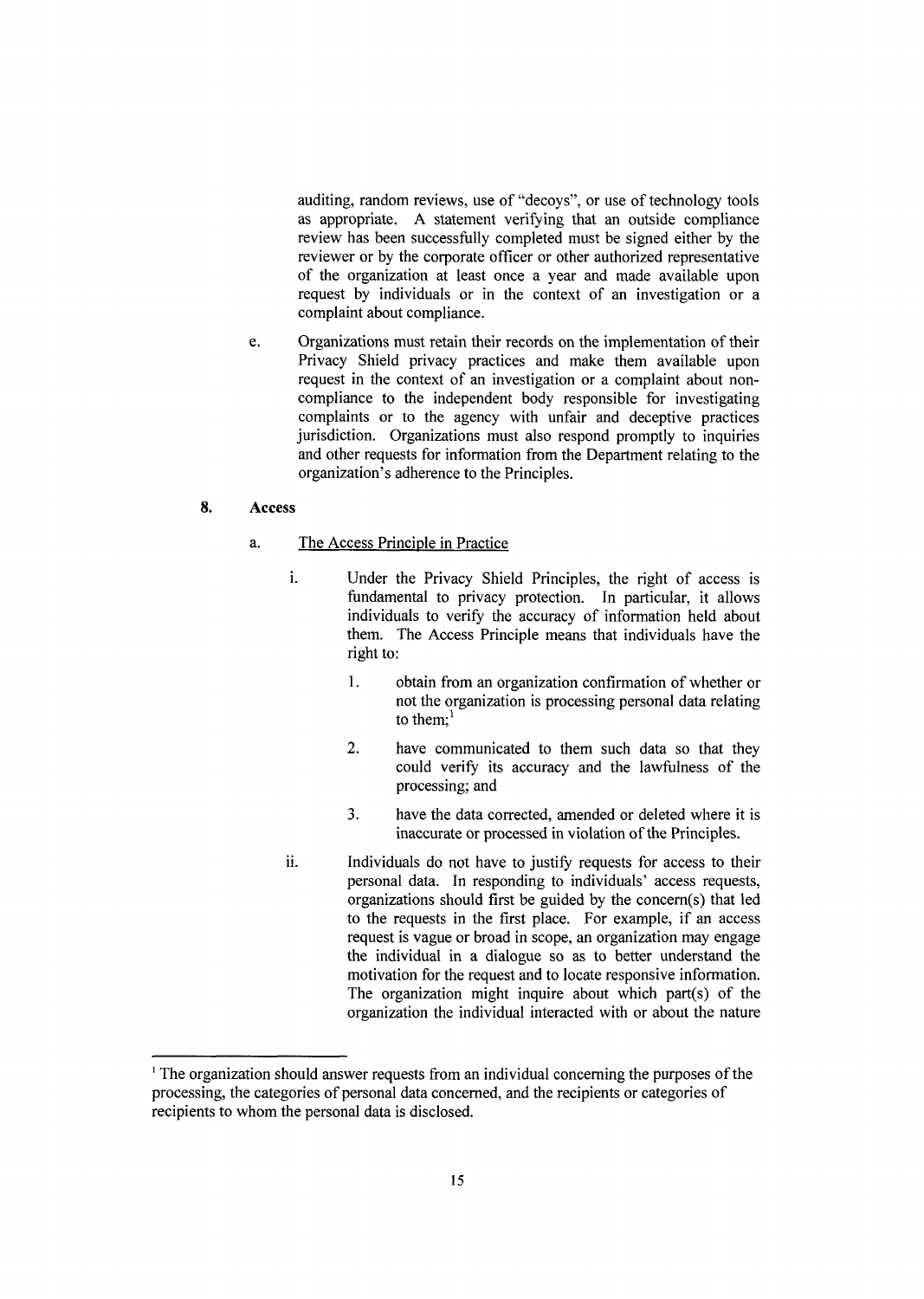of the information or its use that is the subject of the access request.

iii. Consistent with the fundamental nature of access, organizations should always make good faith efforts to provide access. For example, where certain information needs to be protected and can be readily separated from other personal information subject to an access request, the organization should redact the protected information and make available the other information. If an organization determines that access should be restricted in any particular instance, it should provide the individual requesting access with an explanation of why it has made that determination and a contact point for any further inquiries.

#### $\mathbf b$ . Burden or Expense of Providing Access

- i. The right of access to personal data may be restricted in exceptional circumstances where the legitimate rights of persons other than the individual would be violated or where the burden or expense of providing access would be disproportionate to the risks to the individual's privacy in the case in question. Expense and burden are important factors and should be taken into account but they are not controlling factors in determining whether providing access is reasonable.
- ii. For example, if the personal information is used for decisions that will significantly affect the individual *(e.g.,* the denial or grant of important benefits, such as insurance, a mortgage, or a job), then consistent with the other provisions of these Supplemental Principles, the organization would have to disclose that information even if it is relatively difficult or expensive to provide. If the personal information requested is not sensitive or not used for decisions that will significantly affect the individual, but is readily available and inexpensive to provide, an organization would have to provide access to such information.

#### Confidential Commercial Information c.

- i. Confidential commercial information is information that an organization has taken steps to protect from disclosure, where disclosure would help a competitor in the market. Organizations may deny or limit access to the extent that granting full access would reveal its own confidential commercial information, such as marketing inferences or classifications generated by the organization, or the confidential commercial information of another that is subject to a contractual obligation of confidentiality.
- ii. Where confidential commercial information can be readily separated from other personal information subject to an access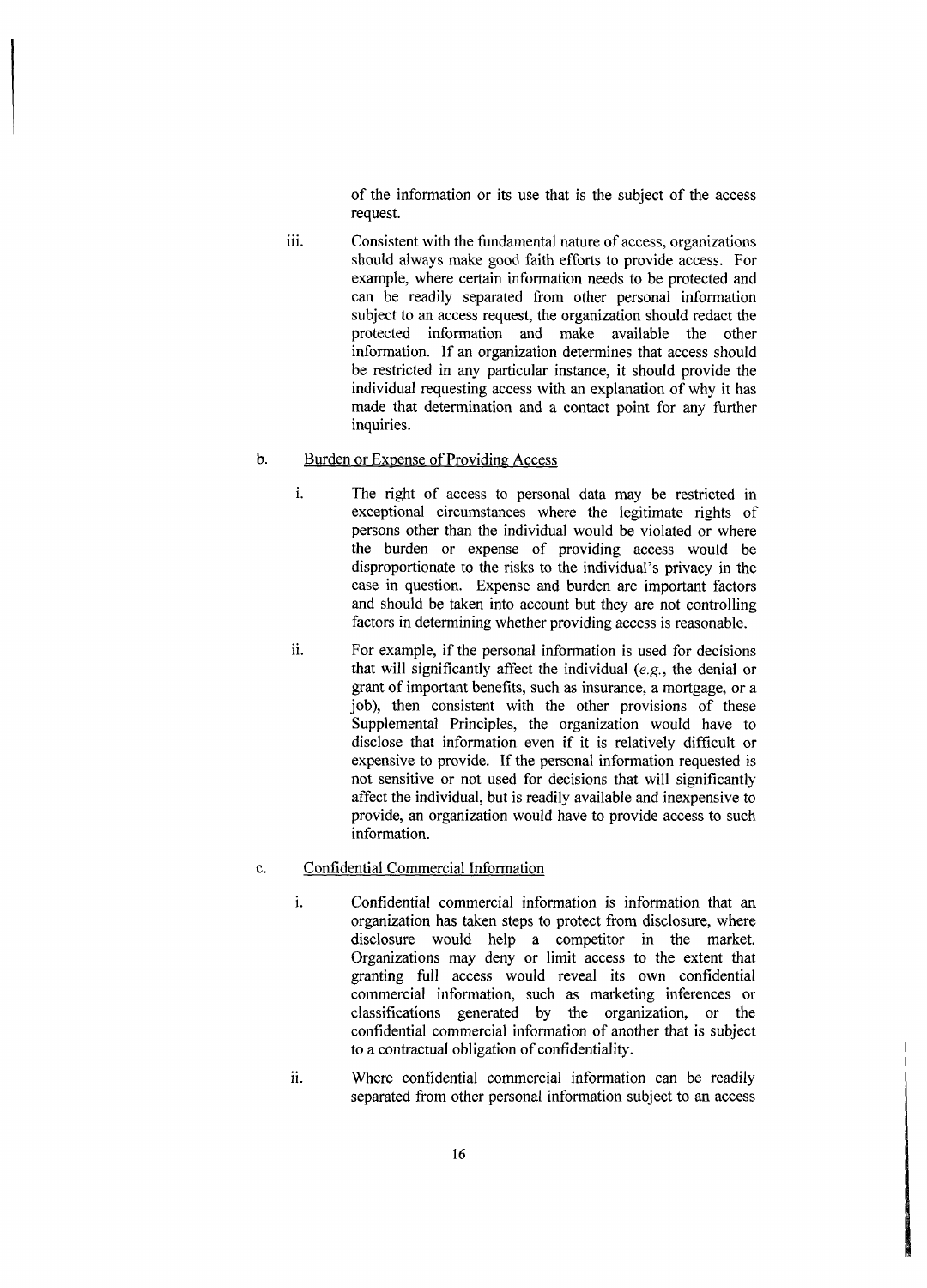request, the organization should redact the confidential commercial information and make available the nonconfidential information.

#### d. Organization of Data Bases

- $\mathbf{i}$ . Access can be provided in the form of disclosure of the relevant personal information by an organization to the individual and does not require access by the individual to an organization's data base.
- ii. Access needs to be provided only to the extent that an organization stores the personal information. The Access Principle does not itself create any obligation to retain, maintain, reorganize, or restructure personal information files.

#### e. When Access Mav be Restricted

i.

- As organizations must always make good faith efforts to provide individuals with access to their personal data, the circumstances in which organizations may restrict such access are limited, and any reasons for restricting access must be specific. As under the Directive, an organization can restrict access to information to the extent that disclosure is likely to interfere with the safeguarding of important countervailing public interests, such as national security; defense; or public security. In addition, where personal information is processed solely for research or statistical purposes, access may be denied. Other reasons for denying or limiting access are:
	- 1. interference with the execution or enforcement of the law or with private causes of action, including the prevention, investigation or detection of offenses or the right to a fair trial;
	- 2. disclosure where the legitimate rights or important interests of others would be violated;
	- 3. breaching a legal or other professional privilege or obligation;
	- 4. prejudicing employee security investigations or grievance proceedings or in connection with employee succession planning and corporate re-organizations; or
	- 5. prejudicing the confidentiality necessary in monitoring, inspection or regulatory functions connected with sound management, or in future or ongoing negotiations involving the organization.
- ii. An organization which claims an exception has the burden of demonstrating its necessity, and the reasons for restricting access and a contact point for further inquiries should be given to individuals.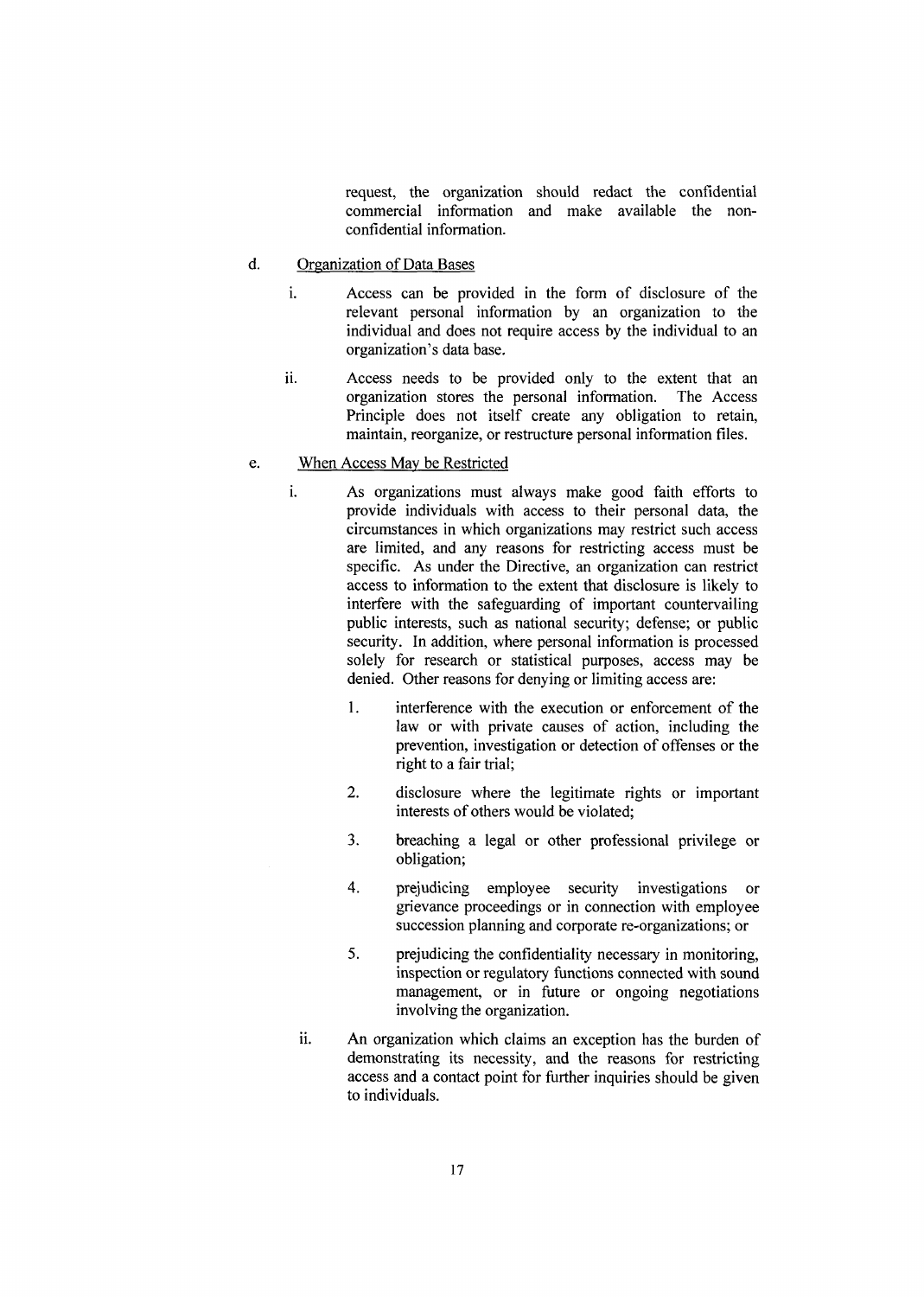#### f. Right to Obtain Confirmation and Charging a Fee to Cover the Costs for Providing Access

- i. An individual has the right to obtain confirmation of whether or not this organization has personal data relating to him or her. An individual also has the right to have communicated to him or her personal data relating to him or her. An organization may charge a fee that is not excessive.
- ii. Charging a fee may be justified, for example, where requests for access are manifestly excessive, in particular because of their repetitive character.
- iii. Access may not be refused on cost grounds if the individual offers to pay the costs.
- g. Repetitious or Vexatious Requests for Access
	- i. An organization may set reasonable limits on the number of times within a given period that access requests from a particular individual will be met. In setting such limitations, an organization should consider such factors as the frequency with which information is updated, the purpose for which the data are used, and the nature of the information.
- h. Fraudulent Requests for Access
	- i. An organization is not required to provide access unless it is supplied with sufficient information to allow it to confirm the identity of the person making the request.
- i. Timeframe for Responses
	- i. Organizations should respond to access requests within a reasonable time period, in a reasonable manner, and in a form that is readily intelligible to the individual. An organization that provides information to data subjects at regular intervals may satisfy an individual access request with its regular disclosure if it would not constitute an excessive delay.

### **9. Human Resources Data**

### a. Coverage by the Privacy Shield

i. Where an organization in the EU transfers personal information about its employees (past or present) collected in the context of the employment relationship, to a parent, affiliate, or unaffiliated service provider in the United States participating in the Privacy Shield, the transfer enjoys the benefits of the Privacy Shield. In such cases, the collection of the information and its processing prior to transfer will have been subject to the national laws of the EU country where it was collected, and any conditions for or restrictions on its transfer according to those laws will have to be respected.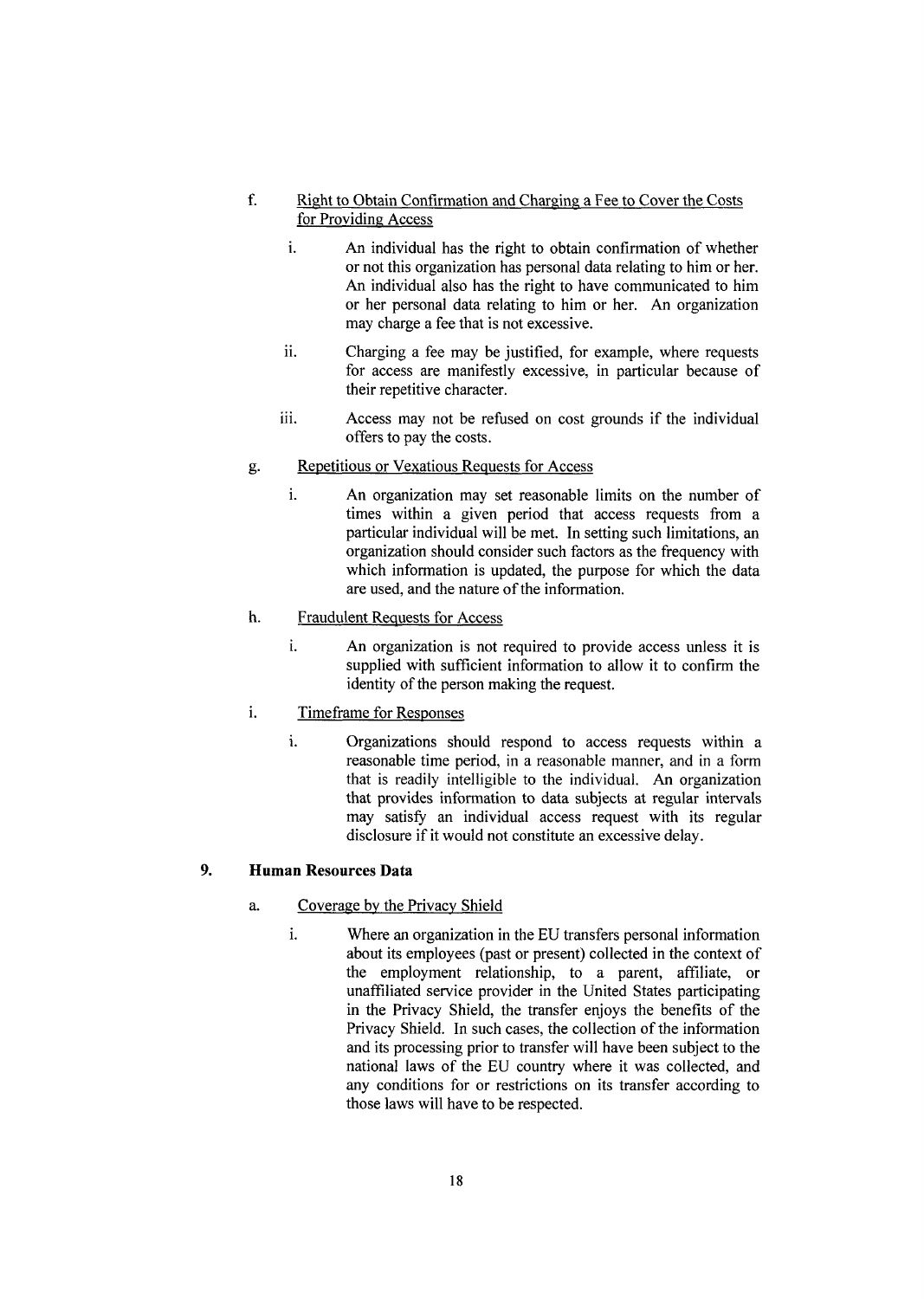ii. The Privacy Shield Principles are relevant only when individually identified records are transferred or accessed. Statistical reporting relying on aggregate employment data and containing no personal data or the use of anonymized data does not raise privacy concerns.

#### $<sub>b</sub>$ </sub> Application of the Notice and Choice Principles

- i. A U.S. organization that has received employee information from the EU under the Privacy Shield may disclose it to third parties or use it for different purposes only in accordance with the Notice and Choice Principles. For example, where an organization intends to use personal information collected through the employment relationship for non-employmentrelated purposes, such as marketing communications, the U.S. organization must provide the affected individuals with the requisite choice before doing so, unless they have already authorized the use of the information for such purposes. Moreover, such choices must not be used to restrict employment opportunities or take any punitive action against such employees.
- ii. It should be noted that certain generally applicable conditions for transfer from some EU Member States may preclude other uses of such information even after transfer outside the EU and such conditions will have to be respected.
- iii. In addition, employers should make reasonable efforts to accommodate employee privacy preferences. This could include, for example, restricting access to the personal data, anonymizing certain data, or assigning codes or pseudonyms when the actual names are not required for the management purpose at hand.
- To the extent and for the period necessary to avoid prejudicing iv. the ability of the organization in making promotions, appointments, or other similar employment decisions, an organization does not need to offer notice and choice.

#### c. Application of the Access Principle

- i. The Supplemental Principle on Access provides guidance on reasons which may justify denying or limiting access on request in the human resources context. Of course, employers in the European Union must comply with local regulations and ensure that European Union employees have access to such information as is required by law in their home countries, regardless of the location of data processing and storage. The Privacy Shield requires that an organization processing such data in the United States will cooperate in providing such access either directly or through the EU employer.
- d. Enforcement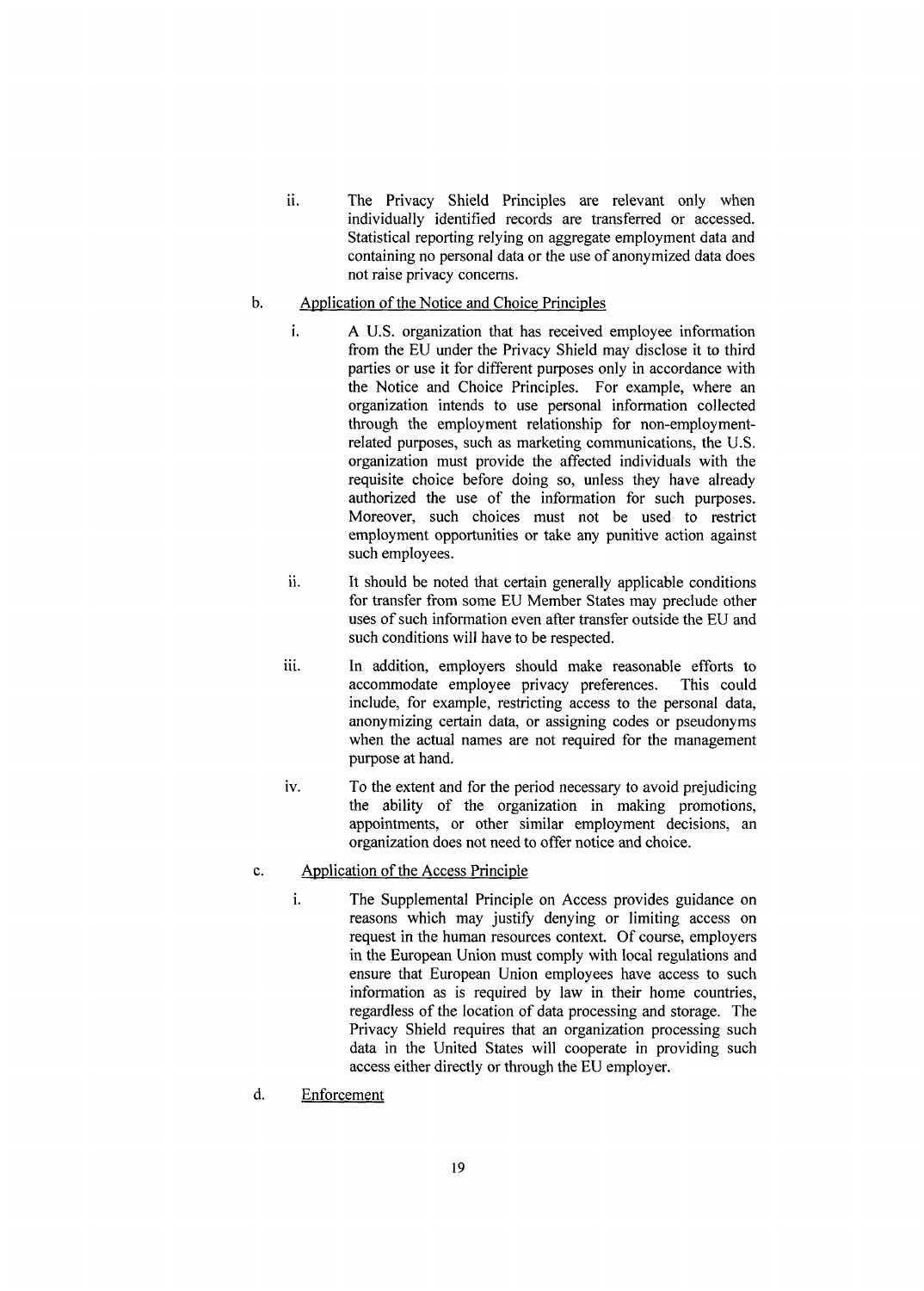- i. In so far as personal information is used only in the context of the employment relationship, primary responsibility for the data vis-à-vis the employee remains with the organization in the EU. It follows that, where European employees make complaints about violations of their data protection rights and are not satisfied with the results of internal review, complaint, and appeal procedures (or any applicable grievance procedures under a contract with a trade union), they should be directed to the state or national data protection or labor authority in the jurisdiction where the employees work. This includes cases where the alleged mishandling of their personal information is the responsibility of the U.S. organization that has received the information from the employer and thus involves an alleged breach of the Privacy Shield Principles. This will be the most efficient way to address the often overlapping rights and obligations imposed by local labor law and labor agreements as well as data protection law.
- ii. A U.S. organization participating in the Privacy Shield that uses EU human resources data transferred from the European Union in the context of the employment relationship and that wishes such transfers to be covered by the Privacy Shield must therefore commit to cooperate in investigations by and to comply with the advice of competent EU authorities in such cases.

#### e. Application of the Accountability for Onward Transfer Principle

i. For occasional employment-related operational needs of the Privacy Shield organization with respect to personal data transferred under the Privacy Shield, such as the booking of a flight, hotel room, or insurance coverage, transfers of personal data of a small number of employees can take place to controllers without application of the Access Principle or entering into a contract with the third-party controller, as otherwise required under the Accountability for Onward Transfer Principle, provided that the Privacy Shield organization has complied with the Notice and Choice Principles.

#### 10. **Obligatory Contracts for Onward Transfers**

#### a. Data Processing Contracts

- i. When personal data is transferred from the EU to the United States only for processing purposes, a contract will be required, regardless of participation by the processor in the Privacy Shield.
- ii. Data controllers in the European Union are always required to enter into a contract when a transfer for mere processing is made, whether the processing operation is carried out inside or outside the EU, and whether or not the processor participates in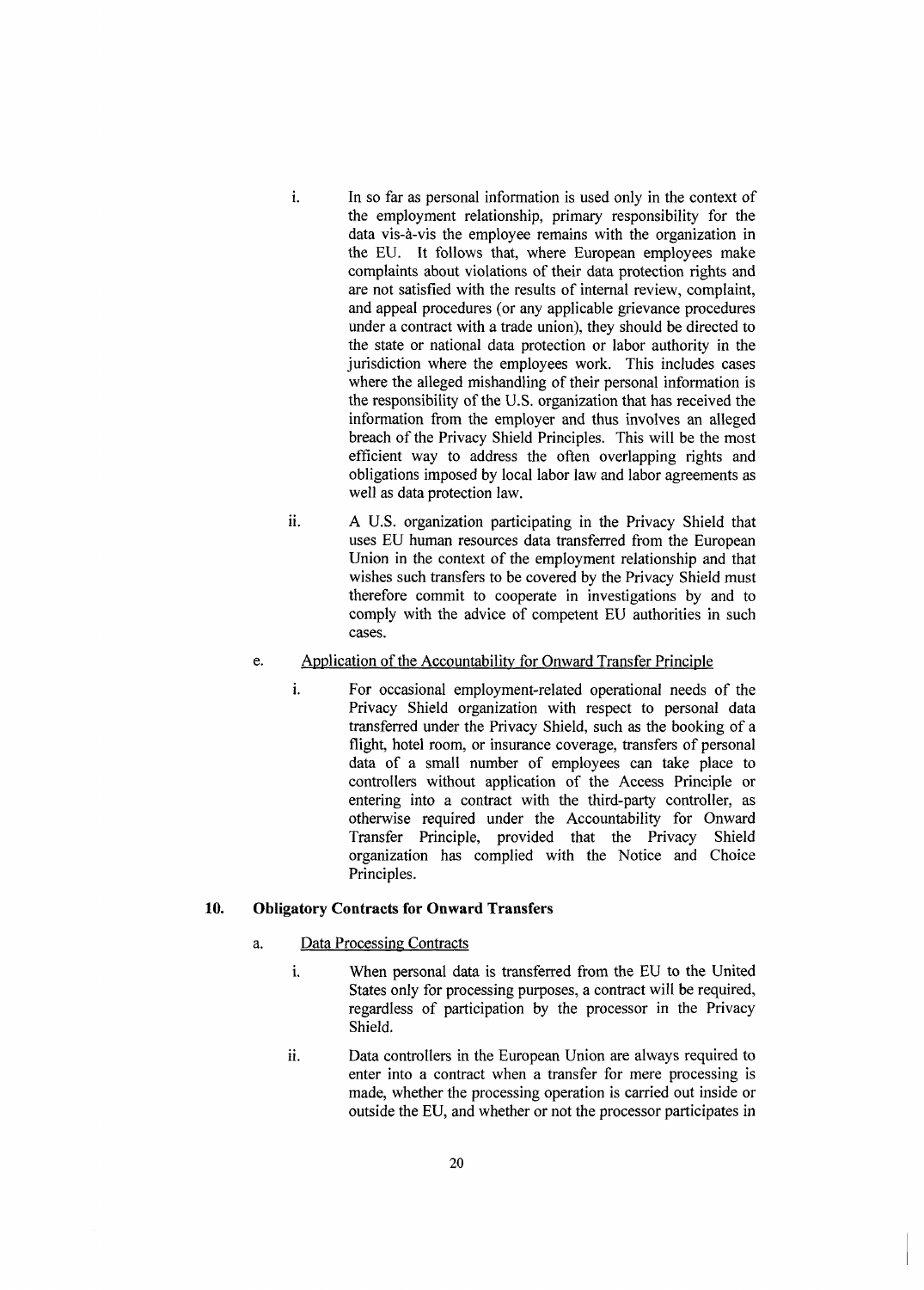the Privacy Shield. The purpose of the contract is to make sure that the processor:

- 1. acts only on instructions from the controller;
- 2. provides appropriate technical and organizational measures to protect personal data against accidental or unlawful destruction or accidental loss, alternation, unauthorized disclosure or access, and understands whether onward transfer is allowed; and
- 3. taking into account the nature of the processing, assists the controller in responding to individuals exercising their rights under the Principles.
- iii. Because adequate protection is provided by Privacy Shield participants, contracts with Privacy Shield participants for mere processing do not require prior authorization (or such authorization will be granted automatically by the EU Member States), as would be required for contracts with recipients not participating in the Privacy Shield or otherwise not providing adequate protection.

#### b. Transfers within a Controlled Group of Corporations or Entities

i. When personal information is transferred between two controllers within a controlled group of corporations or entities, a contract is not always required under the Accountability for Onward Transfer Principle. Data controllers within a controlled group of corporations or entities may base such transfers on other instruments, such as EU Binding Corporate Rules or other intra-group instruments *(e.g.,* compliance and control programs), ensuring the continuity of protection of personal information under the Privacy Shield Principles. In case of such transfers, the Privacy Shield organization remains responsible for compliance with Privacy Shield Principles.

#### c. Transfers between Controllers

i. For transfers between controllers, the recipient controller need not be a Privacy Shield organization or have an independent recourse mechanism. The Privacy Shield organization must enter into a contract with the recipient third-party controller that provides for the same level of protection as is available under the Privacy Shield, not including the requirement that the third party controller be a Privacy Shield organization or have an independent recourse mechanism, provided it makes available an equivalent mechanism.

#### 11. **Dispute Resolution and Enforcement**

a. The Recourse, Enforcement and Liability Principle sets out the requirements for Privacy Shield enforcement. How to meet the requirements of point (a)(ii) of the Principle is set out in the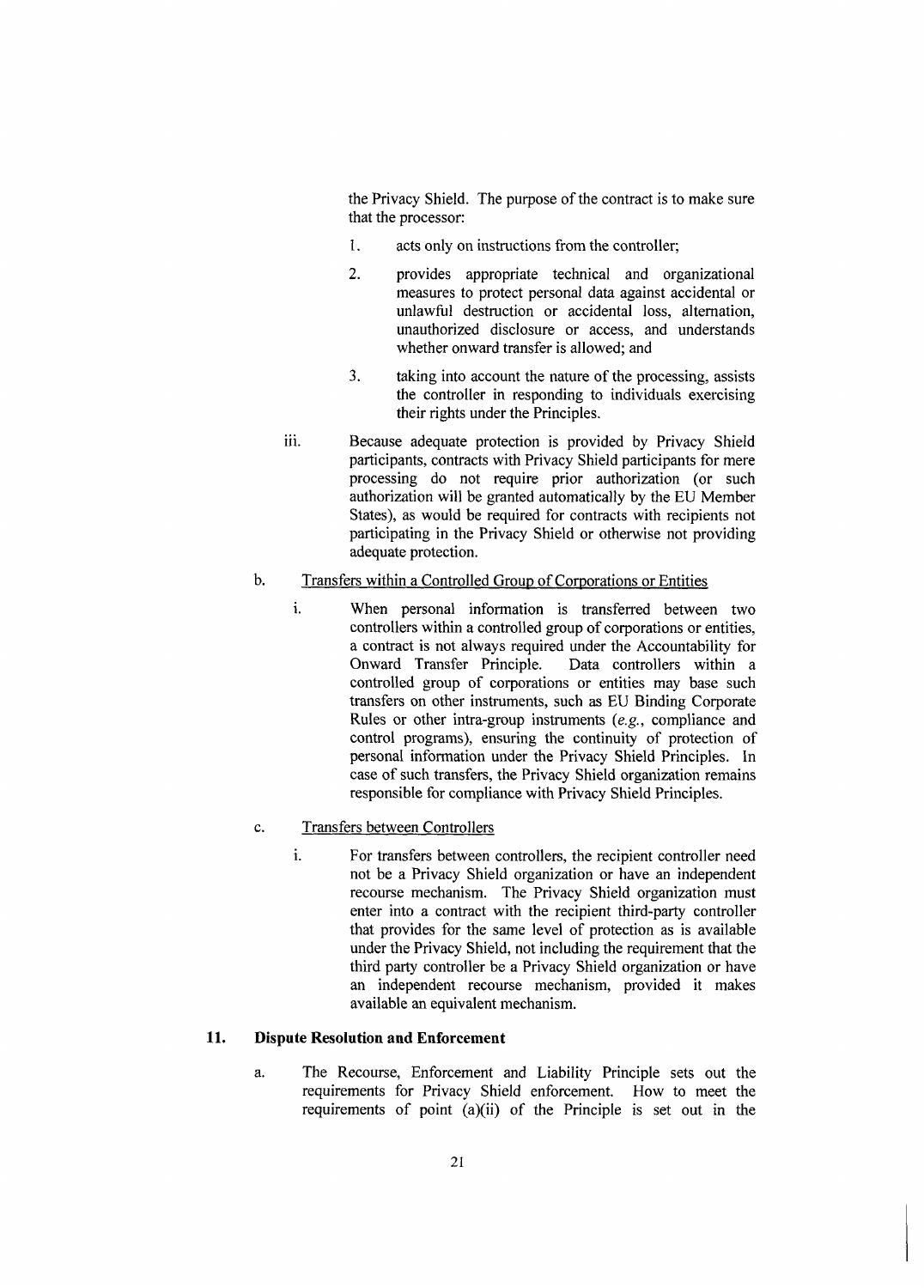Supplemental Principle on Verification. This Supplemental Principle addresses points (a)(i) and (a)(iii), both of which require independent recourse mechanisms. These mechanisms may take different forms, but they must meet the Recourse, Enforcement and Liability Principle's requirements. Organizations satisfy the requirements through the following: (i) compliance with private sector developed privacy programs that incorporate the Privacy Shield Principles into their rules and that include effective enforcement mechanisms of the type described in the Recourse, Enforcement and Liability Principle; (ii) compliance with legal or regulatory supervisory authorities that provide for handling of individual complaints and dispute resolution; or (iii) commitment to cooperate with data protection authorities located in the European Union or their authorized representatives.

- b. This list is intended to be illustrative and not limiting. The private sector may design additional mechanisms to provide enforcement, so long as they meet the requirements of the Recourse, Enforcement and Liability Principle and the Supplemental Principles. Please note that the Recourse, Enforcement and Liability Principle's requirements are additional to the requirement that self-regulatory efforts must be enforceable under Section 5 of the Federal Trade Commission Act, which prohibits unfair and deceptive acts, or another law or regulation prohibiting such acts.
- c. In order to help ensure compliance with their Privacy Shield commitments and to support the administration of the program, organizations, as well as their independent recourse mechanisms, must provide information relating to the Privacy Shield when requested by the Department. In addition, organizations must respond expeditiously to complaints regarding their compliance with the Principles referred through the Department by DPAs. The response should address whether the complaint has merit and, if so, how the organization will rectify the problem. The Department will protect the confidentiality of information it receives in accordance with U.S. law.
- d. Recourse Mechanisms
	- i. Consumers should be encouraged to raise any complaints they may have with the relevant organization before proceeding to independent recourse mechanisms. Organizations must respond to a consumer within 45 days of receiving a complaint. Whether a recourse mechanism is independent is a factual question that can be demonstrated notably by impartiality, transparent composition and financing, and a proven track record. As required by the Recourse, Enforcement and Liability Principle, the recourse available to individuals must be readily available and free of charge to individuals. Dispute resolution bodies should look into each complaint received from individuals unless they are obviously unfounded or frivolous. This does not preclude the establishment of eligibility requirements by the organization operating the recourse mechanism, but such requirements should be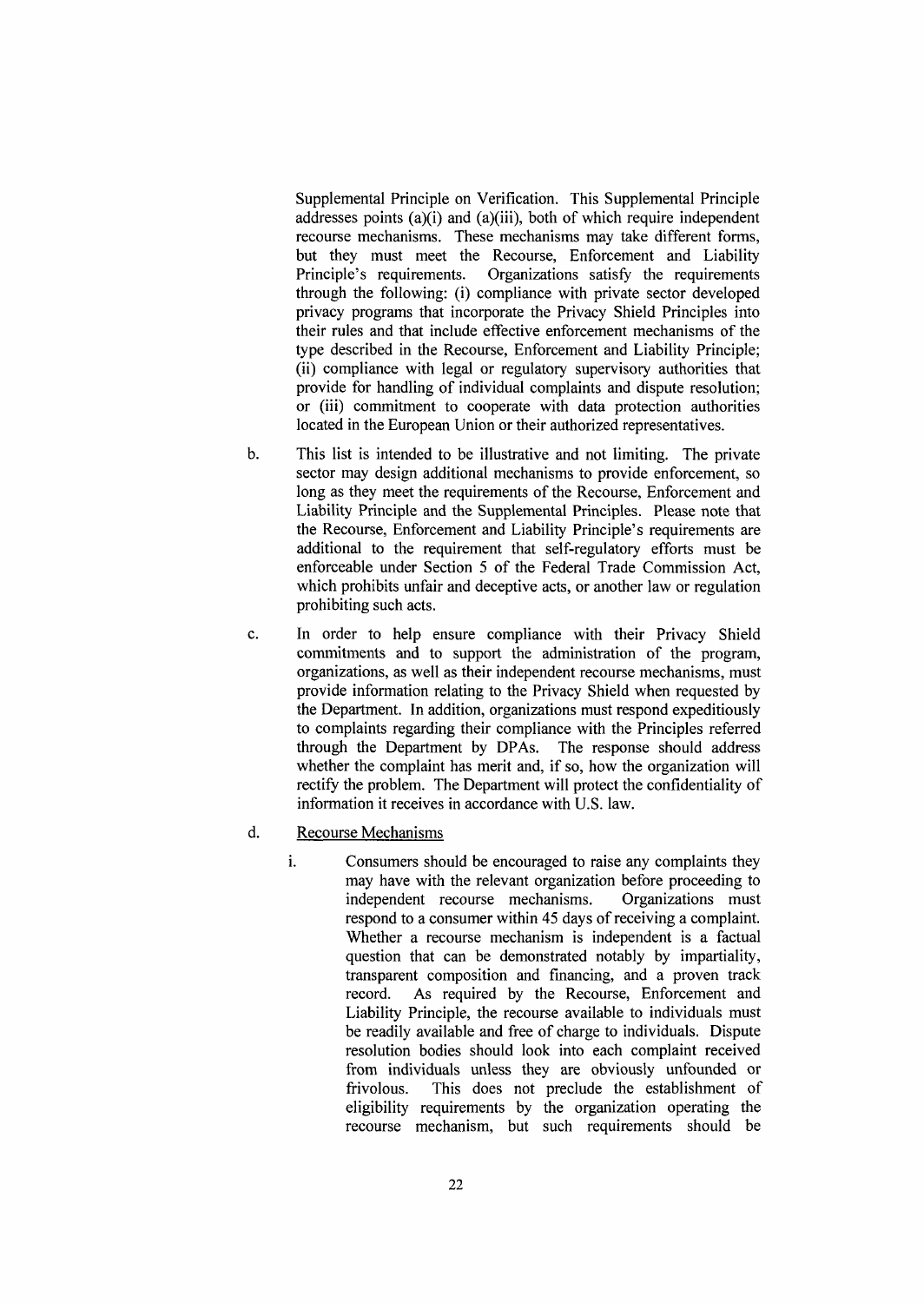transparent and justified (for example, to exclude complaints that fall outside the scope of the program or are for consideration in another forum), and should not have the effect of undermining the commitment to look into legitimate complaints. In addition, recourse mechanisms should provide individuals with full and readily available information about how the dispute resolution procedure works when they file a complaint. Such information should include notice about the mechanism's privacy practices, in conformity with the Privacy Shield Principles. They should also cooperate in the development of tools such as standard complaint forms to facilitate the complaint resolution process.

- ii. Independent recourse mechanisms must include on their public websites information regarding the Privacy Shield Principles and the services that they provide under the Privacy Shield. This information must include: (1) information on or a link to the Privacy Shield Principles' requirements for independent recourse mechanisms; (2) a link to the Department's Privacy Shield website; (3) an explanation that their dispute resolution services under the Privacy Shield are free of charge to individuals; (4) a description of how a Privacy Shield-related complaint can be filed; (5) the timeframe in which Privacy Shield-related complaints are processed; and (6) a description of the range of potential remedies.
- iii. Independent recourse mechanisms must publish an annual report providing aggregate statistics regarding their dispute resolution services. The annual report must include: (1) the total number of Privacy Shield-related complaints received during the reporting year; (2) the types of complaints received; (3) dispute resolution quality measures, such as the length of time taken to process complaints; and (4) the outcomes of the complaints received, notably the number and types of remedies or sanctions imposed.
- iv. As set forth in Annex I, an arbitration option is available to an individual to determine, for residual claims, whether a Privacy Shield organization has violated its obligations under the Principles as to that individual, and whether any such violation remains fully or partially unremedied. This option is available only for these purposes. This option is not available, for example, with respect to the exceptions to the Principles<sup>2</sup> or with respect to an allegation about the adequacy of the Privacy Shield. Under this arbitration option, the Privacy Shield Panel (consisting of one or three arbitrators, as agreed by the parties) has the authority to impose individual-specific, non-monetary equitable relief (such as access, correction, deletion, or return

 $2$  Section I.5 of the Principles.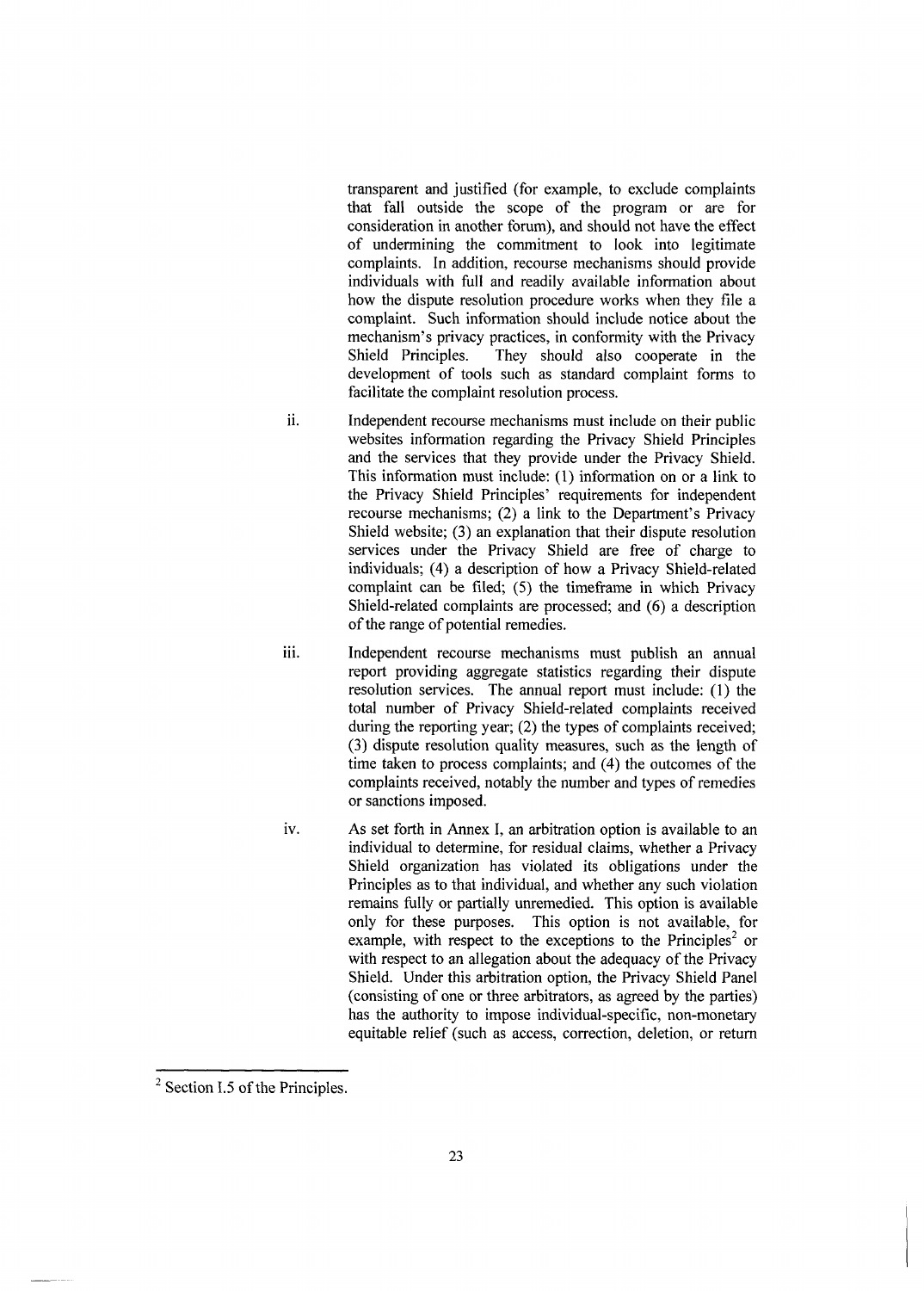of the individual's data in question) necessary to remedy the violation of the Principles only with respect to the individual. Individuals and Privacy Shield organizations will be able to seek judicial review and enforcement of the arbitral decisions pursuant to U.S. law under the Federal Arbitration Act.

#### e. Remedies and Sanctions

i. The result of any remedies provided by the dispute resolution body should be that the effects of non-compliance are reversed or corrected by the organization, insofar as feasible, and that future processing by the organization will be in conformity with the Principles and, where appropriate, that processing of the personal data of the individual who brought the complaint will cease. Sanctions need to be rigorous enough to ensure compliance by the organization with the Principles. A range of sanctions of varying degrees of severity will allow dispute resolution bodies to respond appropriately to varying degrees of non-compliance. Sanctions should include both publicity for findings of non-compliance and the requirement to delete data in certain circumstances.<sup>3</sup> Other sanctions could include suspension and removal of a seal, compensation for individuals for losses incurred as a result of non-compliance and injunctive awards. Private sector dispute resolution bodies and selfregulatory bodies must notify failures of Privacy Shield organizations to comply with their rulings to the governmental body with applicable jurisdiction or to the courts, as appropriate, and to notify the Department.

## f. FTC Action

ii. The FTC has committed to reviewing on a priority basis referrals alleging non-compliance with the Principles received from: (i) privacy self-regulatory organizations and other independent dispute resolution bodies; (ii) EU Member States; and (iii) the Department, to determine whether Section 5 of the FTC Act prohibiting unfair or deceptive acts or practices in commerce has been violated. If the FTC concludes that it has reason to believe Section 5 has been violated, it may resolve the matter by seeking an administrative cease and desist order prohibiting the challenged practices or by filing a complaint in a federal district court, which if successful could result in a federal court order to same effect. This includes false claims of adherence to the Privacy Shield Principles or participation in the Privacy Shield by organizations, which either are no longer

 $3$  Dispute resolution bodies have discretion about the circumstances in which they use these sanctions. The sensitivity of the data concerned is one factor to be taken into consideration in deciding whether deletion of data should be required, as is whether an organization has collected, used, or disclosed information in blatant contravention of the Privacy Shield Principles.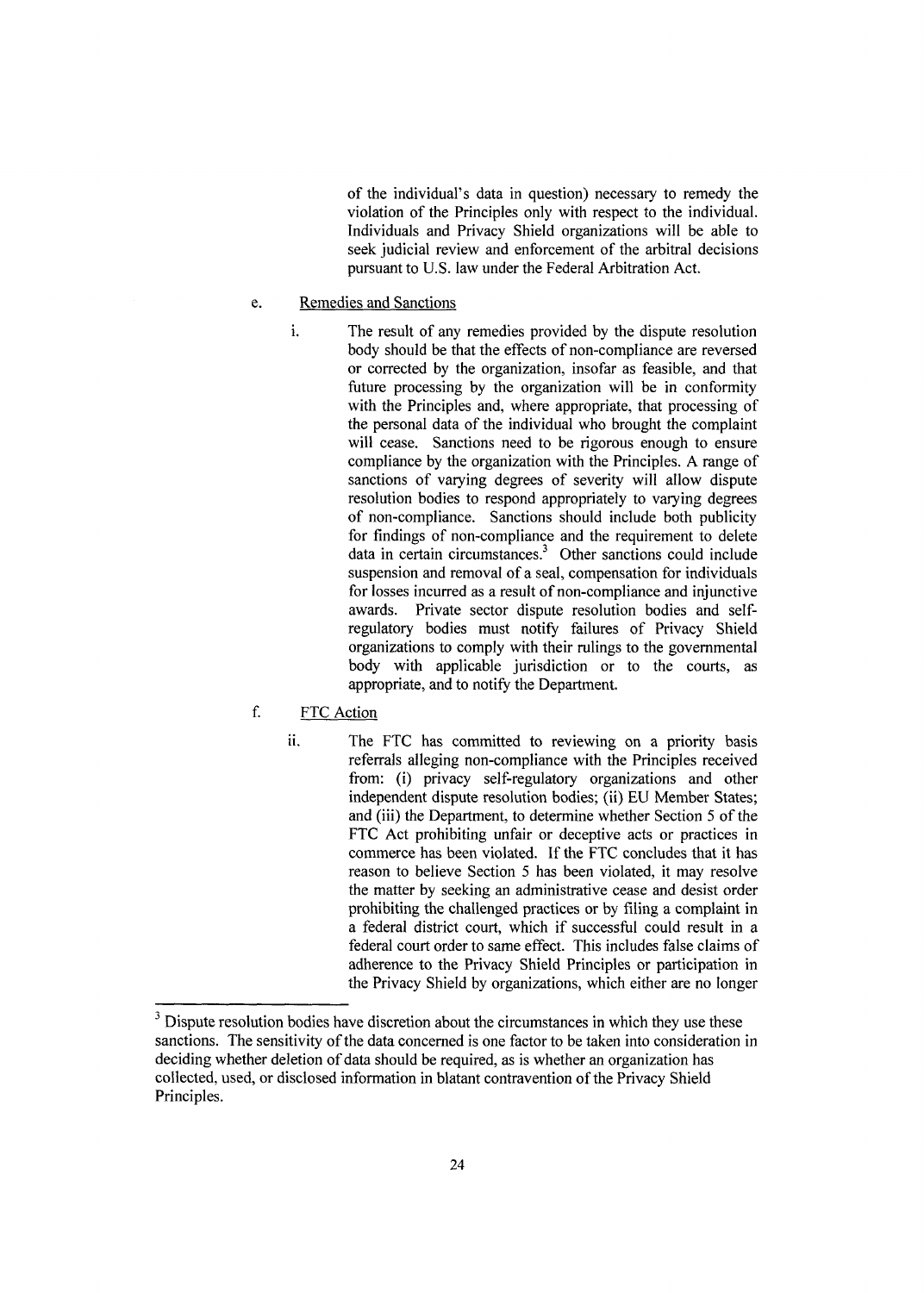on the Privacy Shield List or have never self-certified to the Department. The FTC may obtain civil penalties for violations of an administrative cease and desist order and may pursue civil or criminal contempt for violation of a federal court order. The FTC will notify the Department of any such actions it takes. The Department encourages other government bodies to notify it of the final disposition of any such referrals or other rulings determining adherence to the Privacy Shield Principles.

#### Persistent Failure to Comply g.

- i. If an organization persistently fails to comply with the Principles, it is no longer entitled to benefit from the Privacy Shield. Organizations that have persistently failed to comply with the Principles will be removed from the Privacy Shield List by the Department and must return or delete the personal information they received under the Privacy Shield.
- ii. Persistent failure to comply arises where an organization that has self-certified to the Department refuses to comply with a final determination by any privacy self-regulatory, independent dispute resolution, or government body, or where such a body determines that an organization frequently fails to comply with the Principles to the point where its claim to comply is no longer credible. In these cases, the organization must promptly notify the Department of such facts. Failure to do so may be actionable under the False Statements Act (18 U.S.C. § 1001). An organization's withdrawal from a private-sector privacy self-regulatory program or independent dispute resolution mechanism does not relieve it of its obligation to comply with the Principles and would constitute a persistent failure to comply.
- iii. The Department will remove an organization from the Privacy Shield List in response to any notification it receives of persistent failure to comply, whether it is received from the organization itself, from a privacy self-regulatory body or another independent dispute resolution body, or from a government body, but only after first providing 30 days' notice and an opportunity to respond to the organization that has failed to comply. Accordingly, the Privacy Shield List maintained by the Department will make clear which organizations are assured and which organizations are no longer assured of Privacy Shield benefits.
- iv. An organization applying to participate in a self-regulatory body for the purposes of requalifying for the Privacy Shield must provide that body with full information about its prior participation in the Privacy Shield.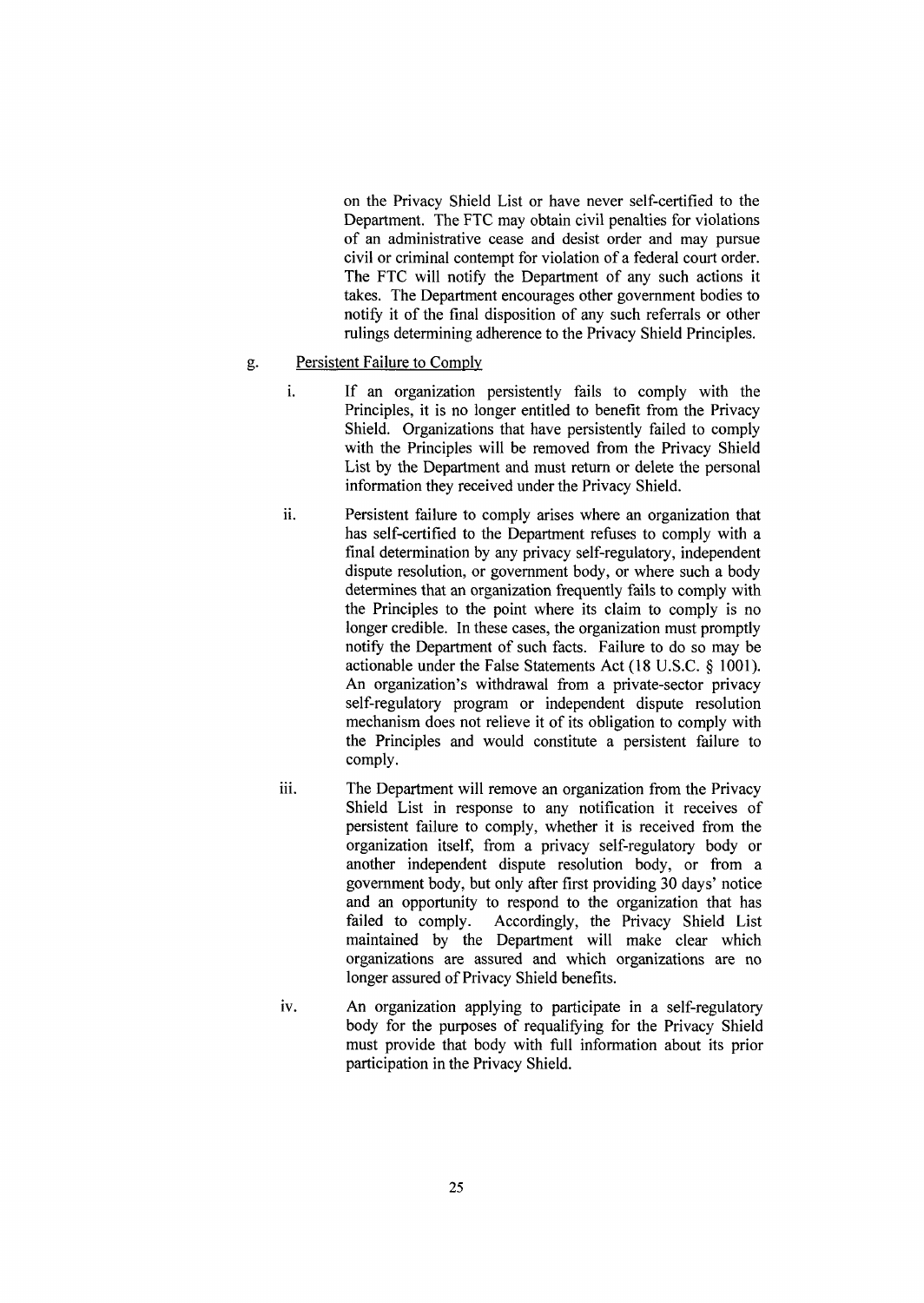#### **12. Choice - Timing of Opt Out**

- a. Generally, the purpose of the Choice Principle is to ensure that personal information is used and disclosed in ways that are consistent with the individual's expectations and choices. Accordingly, an individual should be able to exercise "opt out" choice of having personal information used for direct marketing at any time subject to reasonable limits established by the organization, such as giving the organization time to make the opt out effective. An organization may also require sufficient information to confirm the identity of the individual requesting the "opt out." In the United States, individuals may be able to exercise this option through the use of a central "opt out" program such as the Direct Marketing Association's Mail Preference Service. Organizations that participate in the Direct Marketing Association's Mail Preference Service should promote its availability to consumers who do not wish to receive commercial information. In any event, an individual should be given a readily available and affordable mechanism to exercise this option.
- b. Similarly, an organization may use information for certain direct marketing purposes when it is impracticable to provide the individual with an opportunity to opt out before using the information, if the organization promptly gives the individual such opportunity at the same time (and upon request at any time) to decline (at no cost to the individual) to receive any further direct marketing communications and the organization complies with the individual's wishes.

### **13. Travel Information**

a. Airline passenger reservation and other travel information, such as frequent flyer or hotel reservation information and special handling needs, such as meals to meet religious requirements or physical assistance, may be transferred to organizations located outside the EU in several different circumstances. Under Article 26 of the Directive, personal data may be transferred "to a third country which does not ensure an adequate level of protection within the meaning of Article 25(2)" on the condition that it (i) is necessary to provide the services requested by the consumer or to fulfill the terms of an agreement, such as a "frequent flyer" agreement; or (ii) has been unambiguously consented to by the consumer. U.S. organizations subscribing to the Privacy Shield provide adequate protection for personal data and may therefore receive data transfers from the EU without meeting these conditions or other conditions set out in Article 26 of the Directive. Since the Privacy Shield includes specific rules for sensitive information, such information (which may need to be collected, for example, in connection with customers' needs for physical assistance) may be included in transfers to Privacy Shield participants. In all cases, however, the organization transferring the information has to respect the law in the EU Member State in which it is operating, which may inter alia impose special conditions for the handling of sensitive data.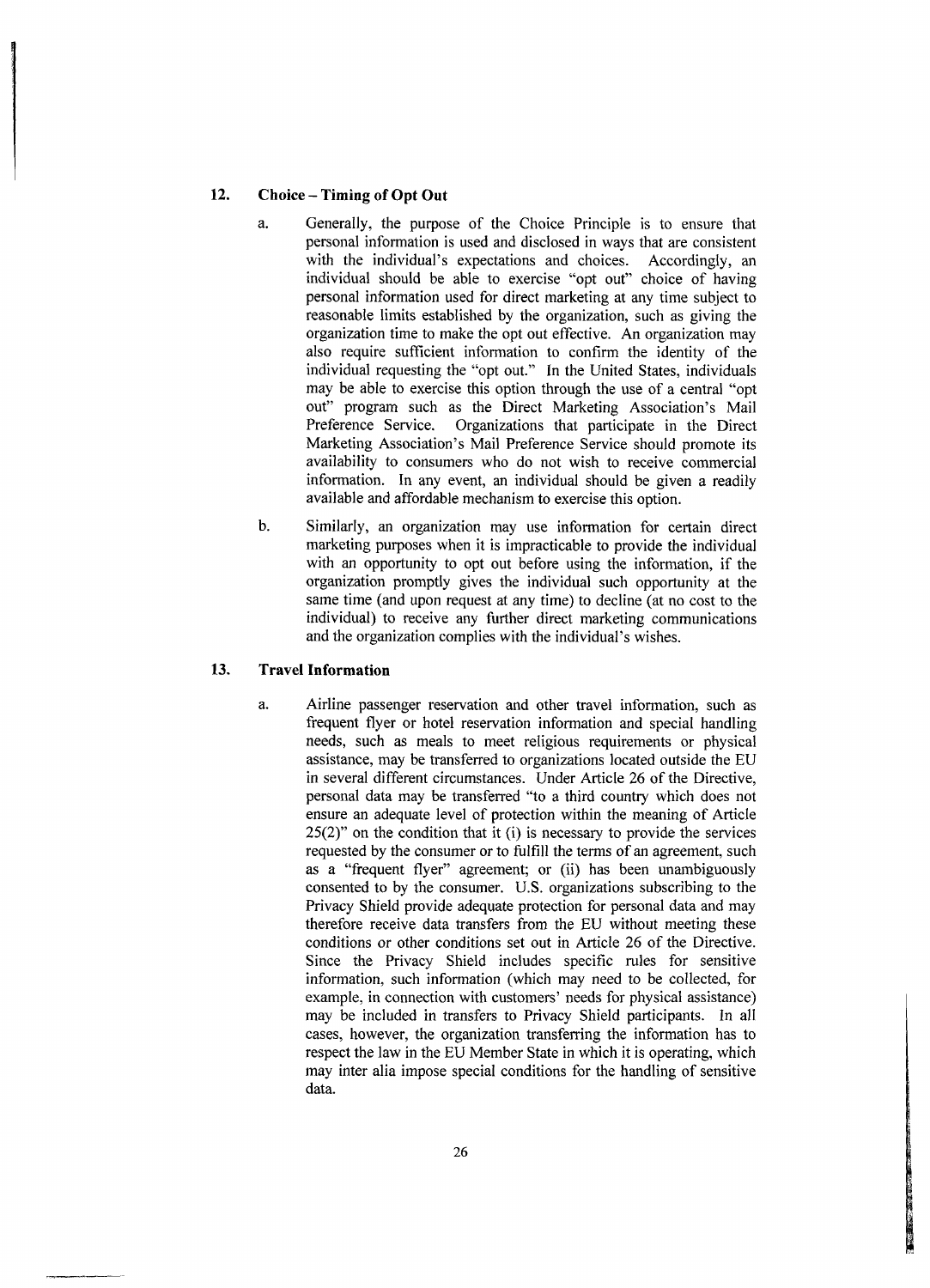#### 14. **Pharmaceutical and Medical Products**

- a. Application of EU Member State Laws or the Privacy Shield **Principles** 
	- i. EU Member State law applies to the collection of the personal data and to any processing that takes place prior to the transfer to the United States. The Privacy Shield Principles apply to the data once they have been transferred to the United States. Data used for pharmaceutical research and other purposes should be anonymized when appropriate.

## b. Future Scientific Research

- i. Personal data developed in specific medical or pharmaceutical research studies often play a valuable role in future scientific research. Where personal data collected for one research study are transferred to a U.S. organization in the Privacy Shield, the organization may use the data for a new scientific research activity if appropriate notice and choice have been provided in the first instance. Such notice should provide information about any future specific uses of the data, such as periodic follow-up, related studies, or marketing.
- ii. It is understood that not all future uses of the data can be specified, since a new research use could arise from new insights on the original data, new medical discoveries and advances, and public health and regulatory developments. Where appropriate, the notice should therefore include an explanation that personal data may be used in future medical and pharmaceutical research activities that are unanticipated. If the use is not consistent with the general research purpose(s) for which the personal data were originally collected, or to which the individual has consented subsequently, new consent must be obtained.

#### c. Withdrawal from a Clinical Trial

- i. Participants may decide or be asked to withdraw from a clinical trial at any time. Any personal data collected previous to withdrawal may still be processed along with other data collected as part of the clinical trial, however, if this was made clear to the participant in the notice at the time he or she agreed to participate.
- d. Transfers for Regulatory and Supervision Purposes
	- i. Pharmaceutical and medical device companies are allowed to provide personal data from clinical trials conducted in the EU to regulators in the United States for regulatory and supervision purposes. Similar transfers are allowed to parties other than regulators, such as company locations and other researchers, consistent with the Principles of Notice and Choice.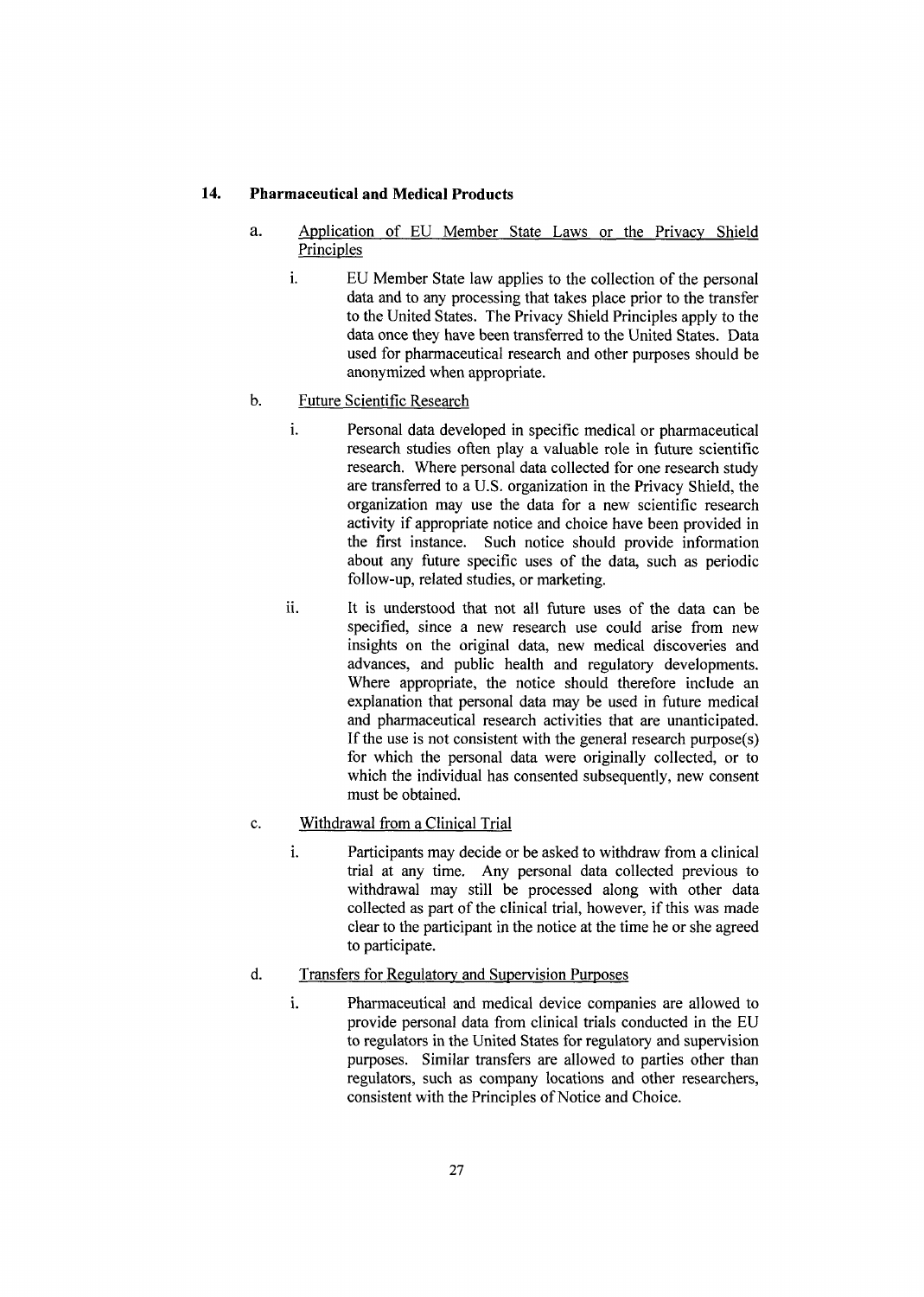#### e. "Blinded" Studies

- i. To ensure objectivity in many clinical trials, participants, and often investigators as well, cannot be given access to information about which treatment each participant may be receiving. Doing so would jeopardize the validity of the research study and results. Participants in such clinical trials (referred to as "blinded" studies) do not have to be provided access to the data on their treatment during the trial if this restriction has been explained when the participant entered the trial and the disclosure of such information would jeopardize the integrity of the research effort.
- ii. Agreement to participate in the trial under these conditions is a reasonable forgoing of the right of access. Following the conclusion of the trial and analysis of the results, participants should have access to their data if they request it. They should seek it primarily from the physician or other health care provider from whom they received treatment within the clinical trial, or secondarily from the sponsoring organization.

## f. Product Safety and Efficacy Monitoring

i. A pharmaceutical or medical device company does not have to apply the Privacy Shield Principles with respect to the Notice, Choice, Accountability for Onward Transfer, and Access Principles in its product safety and efficacy monitoring activities, including the reporting of adverse events and the tracking of patients/subjects using certain medicines or medical devices, to the extent that adherence to the Principles interferes with compliance with regulatory requirements. This is true both with respect to reports by, for example, health care providers to pharmaceutical and medical device companies, and with respect to reports by pharmaceutical and medical device companies to government agencies like the Food and Drug Administration.

### g. Key-coded Data

i. Invariably, research data are uniquely key-coded at their origin by the principal investigator so as not to reveal the identity of individual data subjects. Pharmaceutical companies sponsoring such research do not receive the key. The unique key code is held only by the researcher, so that he or she can identify the research subject under special circumstances *(e.g.,* if follow-up medical attention is required). A transfer from the EU to the United States of data coded in this way would not constitute a transfer of personal data that would be subject to the Privacy Shield Principles.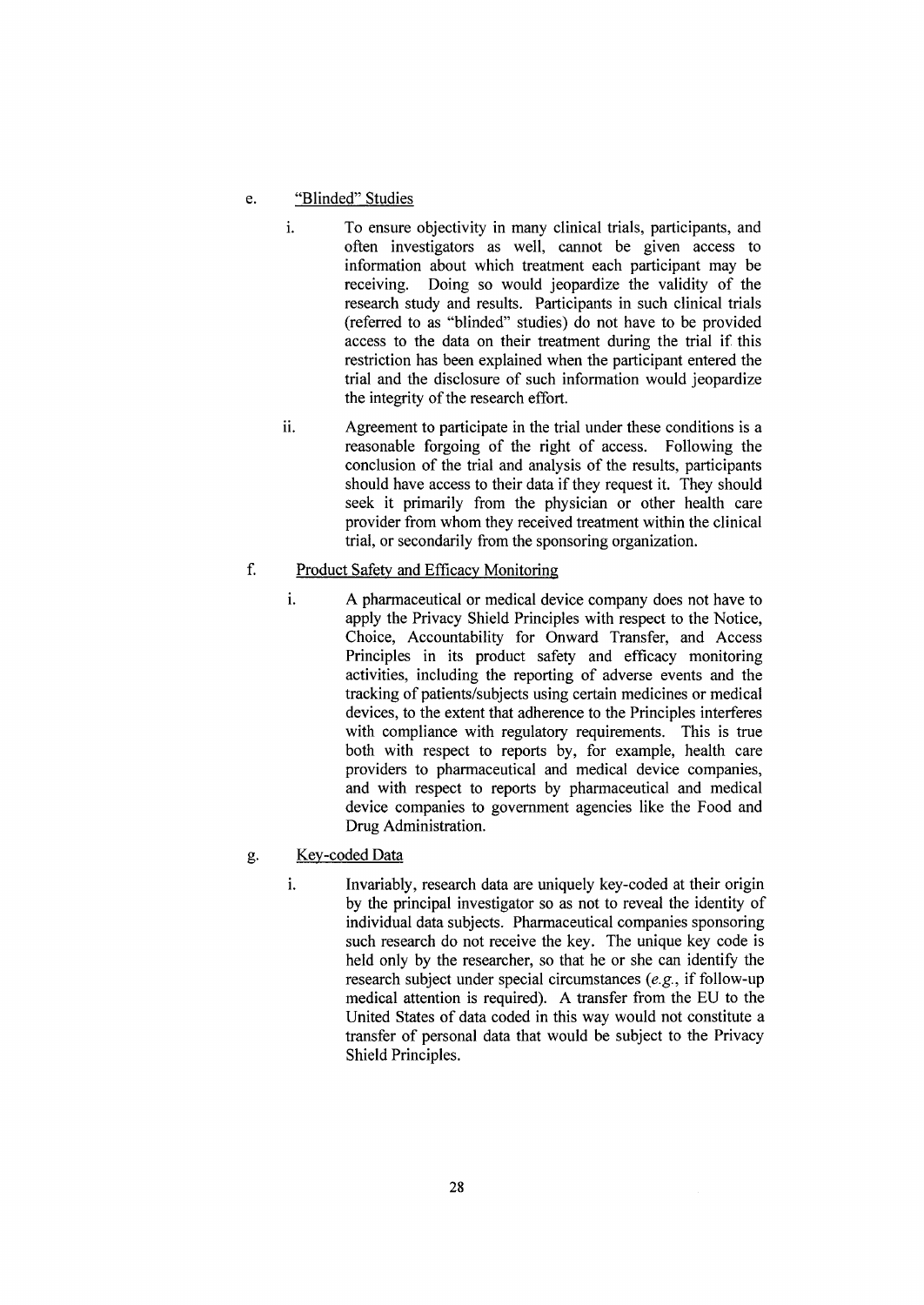#### **15. Public Record and Publicly Available Information**

- a. An organization must apply the Privacy Shield Principles of Security, Data Integrity and Purpose Limitation, and Recourse, Enforcement and Liability to personal data from publicly available sources. These Principles shall apply also to personal data collected from public records, *i.e.,* those records kept by government agencies or entities at any level that are open to consultation by the public in general.
- b. It is not necessary to apply the Notice, Choice, or Accountability for Onward Transfer Principles to public record information, as long as it is not combined with non-public record information, and any conditions for consultation established by the relevant jurisdiction are respected. Also, it is generally not necessary to apply the Notice, Choice, or Accountability for Onward Transfer Principles to publicly available information unless the European transferor indicates that such information is subject to restrictions that require application of those Principles by the organization for the uses it intends. Organizations will have no liability for how such information is used by those obtaining such information from published materials.
- c. Where an organization is found to have intentionally made personal information public in contravention of the Principles so that it or others may benefit from these exceptions, it will cease to qualify for the benefits of the Privacy Shield.
- d. It is not necessary to apply the Access Principle to public record information as long as it is not combined with other personal information (apart from small amounts used to index or organize the public record information); however, any conditions for consultation established by the relevant jurisdiction are to be respected. In contrast, where public record information is combined with other non-public record information (other than as specifically noted above), an organization must provide access to all such information, assuming it is not subject to other permitted exceptions.
- e. As with public record information, it is not necessary to provide access to information that is already publicly available to the public at large, as long as it is not combined with non-publicly available information. Organizations that are in the business of selling publicly available information may charge the organization's customary fee in responding to requests for access. Alternatively, individuals may seek access to their information from the organization that originally compiled the data.

#### **16. Access Requests by Public Authorities**

a. In order to provide transparency in respect of lawful requests by public authorities to access personal information, Privacy Shield organizations may voluntarily issue periodic transparency reports on the number of requests for personal information they receive by public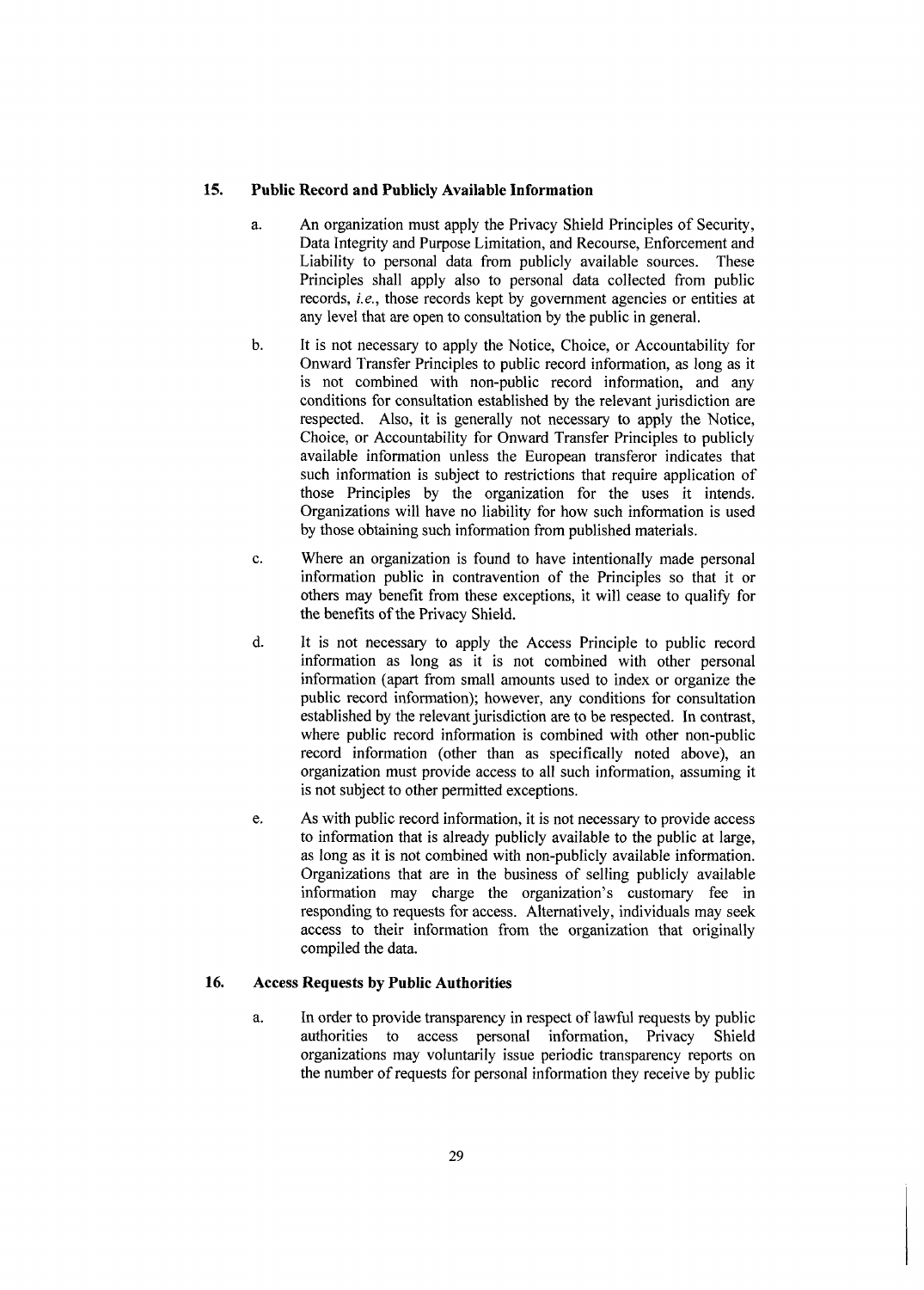authorities for law enforcement or national security reasons, to the extent such disclosures are permissible under applicable law.

- b. The information provided by the Privacy Shield organizations in these reports together with information that has been released by the intelligence community, along with other information, can be used to inform the annual joint review of the functioning of the Privacy Shield in accordance with the Principles.
- c. Absence of notice in accordance with point  $(a)(xii)$  of the Notice Principle shall not prevent or impair an organization's ability to respond to any lawful request.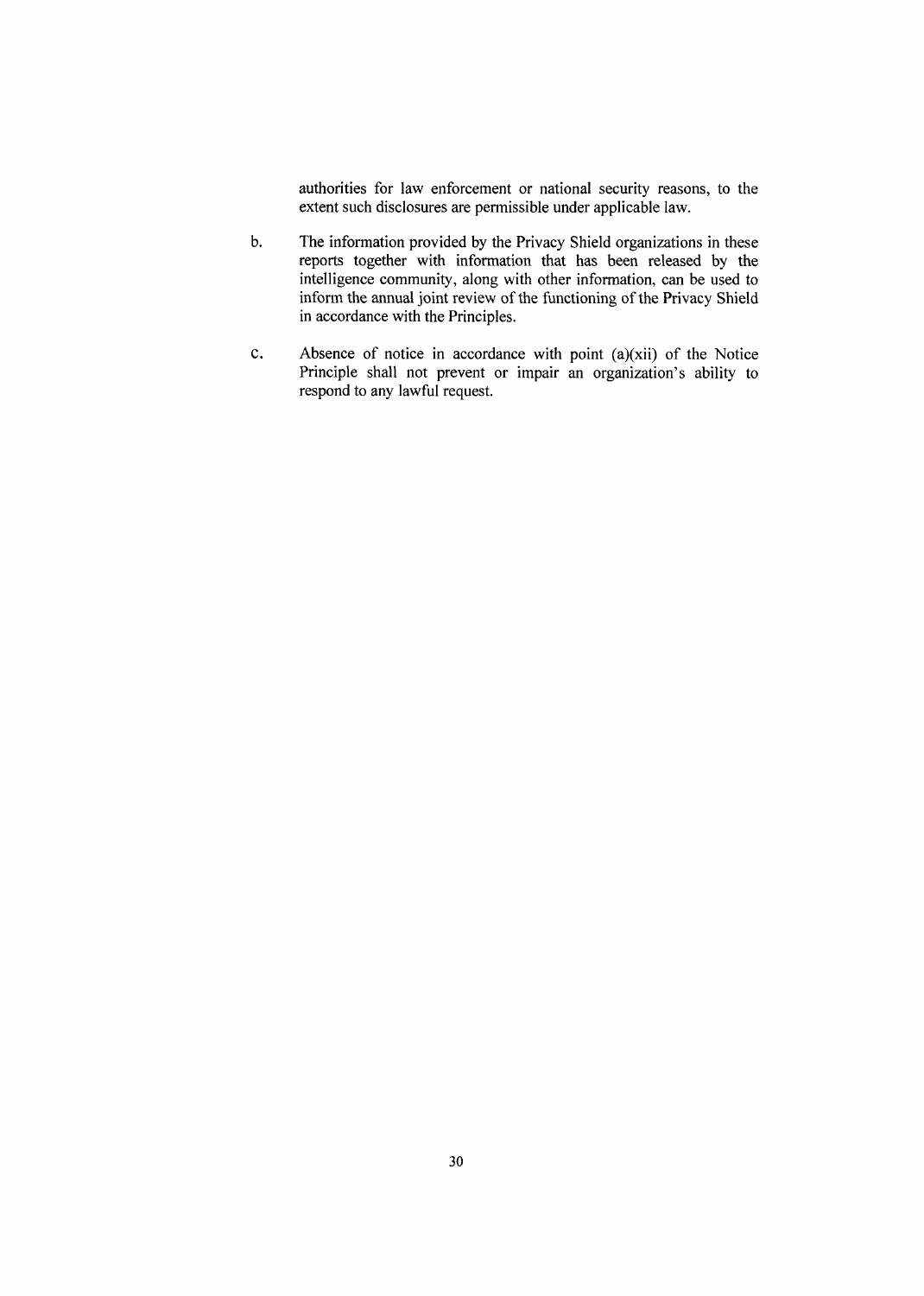## **ANNEX I**

This Annex I provides the terms under which Privacy Shield organizations are obligated to arbitrate claims, pursuant to the Recourse, Enforcement and Liability Principle. The binding arbitration option described below applies to certain "residual" claims as to data covered by the EU-U.S. Privacy Shield. The purpose of this option is to provide a prompt, independent, and fair mechanism, at the option of individuals, for resolution of claimed violations of the Principles not resolved by any of the other Privacy Shield mechanisms, if any.

## **A. Scope**

This arbitration option is available to an individual to determine, for residual claims, whether a Privacy Shield organization has violated its obligations under the Principles as to that individual, and whether any such violation remains fully or partially unremedied. This option is available only for these purposes. This option is not available, for example, with respect to the exceptions to the Principles<sup>1</sup> or with respect to an allegation about the adequacy of the Privacy Shield.

## **B. Available Remedies**

Under this arbitration option, the Privacy Shield Panel (consisting of one or three arbitrators, as agreed by the parties) has the authority to impose individual-specific, non-monetary equitable relief (such as access, correction, deletion, or return of the individual's data in question) necessary to remedy the violation of the Principles only with respect to the individual. These are the only powers of the arbitration panel with respect to remedies. In considering remedies, the arbitration panel is required to consider other remedies that already have been imposed by other mechanisms under the Privacy Shield. No damages, costs, fees, or other remedies are available. Each party bears its own attorney's fees.

## **C. Pre-Arbitration Requirements**

An individual who decides to invoke this arbitration option must take the following steps prior to initiating an arbitration claim: (1) raise the claimed violation directly with the organization and afford the organization an opportunity to resolve the issue within the timeframe set forth in Section III.11(d)(i) of the Principles; (2) make use of the independent recourse mechanism under the Principles, which is at no cost to the individual; and (3) raise the issue through their Data Protection Authority to the Department of Commerce and afford the Department of Commerce an opportunity to use best efforts to resolve the issue within the timeframes set forth in the Letter from the International Trade Administration of the Department of Commerce, at no cost to the individual.

This arbitration option may not be invoked if the individual's same claimed violation of the Principles (1) has previously been subject to binding arbitration; (2) was the subject of a final judgment entered in a court action to which the individual was a party; or (3) was previously settled by the parties. In addition, this option may not be invoked if an EU Data Protection

 $<sup>1</sup>$  Section I.5 of the Principles.</sup>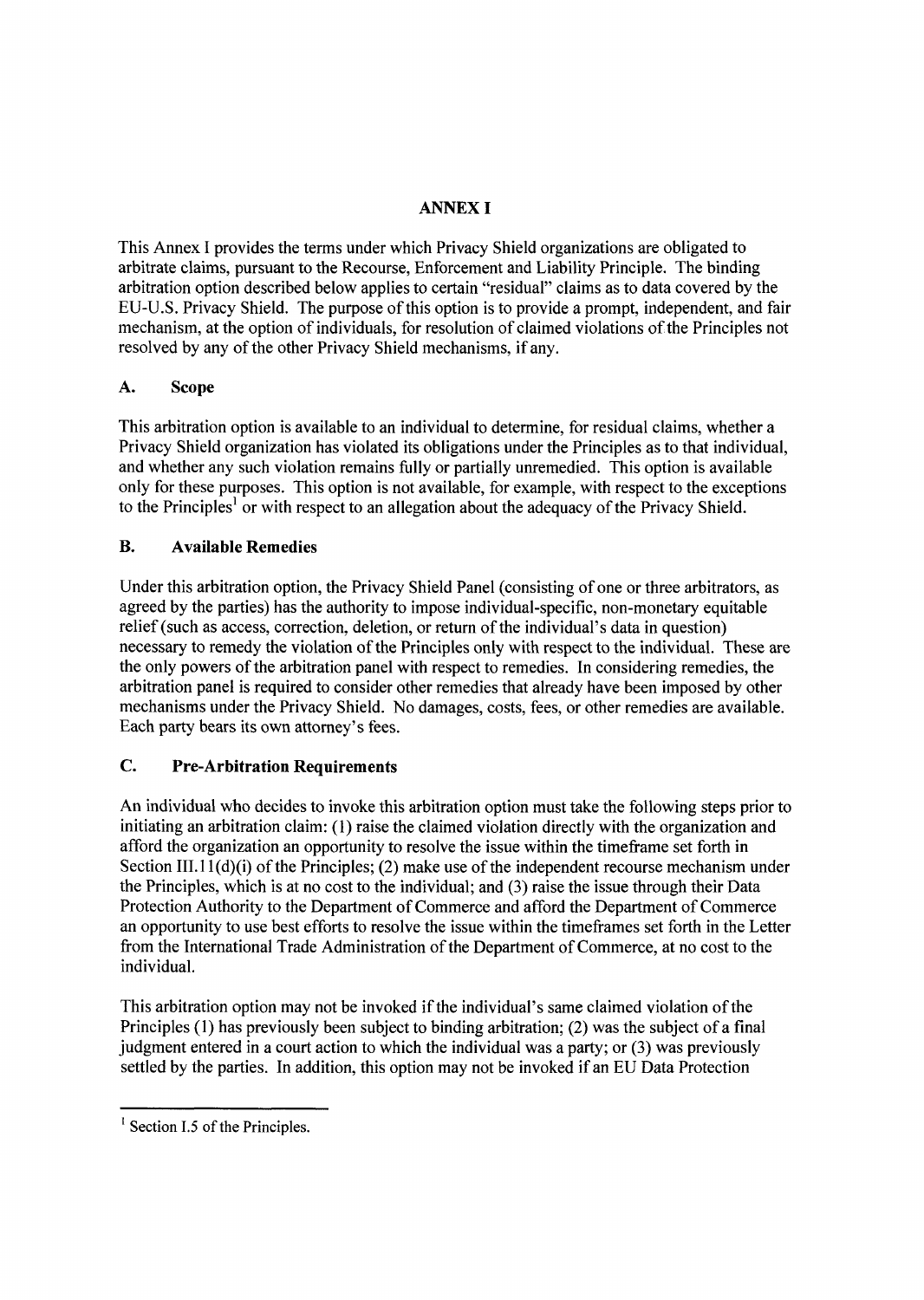Authority (1) has authority under Sections III.5 or III.9 of the Principles; or (2) has the authority to resolve the claimed violation directly with the organization. A DPA's authority to resolve the same claim against an EU data controller does not alone preclude invocation of this arbitration option against a different legal entity not bound by the DPA authority.

## **D. Binding Nature of Decisions**

An individual's decision to invoke this binding arbitration option is entirely voluntary. Arbitral decisions will be binding on all parties to the arbitration. Once invoked, the individual forgoes the option to seek relief for the same claimed violation in another forum, except that if nonmonetary equitable relief does not fully remedy the claimed violation, the individual's invocation of arbitration will not preclude a claim for damages that is otherwise available in the courts.

## **E. Review and Enforcement**

Individuals and Privacy Shield organizations will be able to seek judicial review and enforcement of the arbitral decisions pursuant to U.S. law under the Federal Arbitration Act.<sup>2</sup> Any such cases must be brought in the federal district court whose territorial coverage includes the primary place of business of the Privacy Shield organization.

<sup>&</sup>lt;sup>2</sup> Chapter 2 of the Federal Arbitration Act ("FAA") provides that "[a]n arbitration agreement or arbitral award arising out of a legal relationship, whether contractual or not, which is considered as commercial, including a transaction, contract, or agreement described in [section 2 of the FAA], falls under the Convention [on the Recognition and Enforcement of Foreign Arbitral Awards of June 10, 1958, 21 U.S.T. 2519, T.I.A.S. No. 6997 ("New York Convention")]." 9 U.S.C. § 202. The FAA further provides that "[a]n agreement or award arising out of such a relationship which is entirely between citizens of the United States shall be deemed not to fall under the [New York] Convention unless that relationship involves property located abroad, envisages performance or enforcement abroad, or has some other reasonable relation with one or more foreign states." *Id.* Under Chapter 2, "any party to the arbitration may apply to any court having jurisdiction under this chapter for an order confirming the award as against any other party to the arbitration. The court shall confirm the award unless it finds one of the grounds for refusal or deferral of recognition or enforcement of the award specified in the said [New York] Convention." *Id.* § 207. Chapter 2 further provides that "[t]he district courts of the United States ... shall have original jurisdiction over ... an action or proceeding [under the New York Convention], regardless of the amount in controversy." *Id.* § 203.

Chapter 2 also provides that "Chapter 1 applies to actions and proceedings brought under this chapter to the extent that chapter is not in conflict with this chapter or the [New York] Convention as ratified by the United States." *Id.* § 208. Chapter 1, in turn, provides that "[a] written provision in . . . a contract evidencing a transaction involving commerce to settle by arbitration a controversy thereafter arising out of such contract or transaction, or the refusal to perform the whole or any part thereof, or an agreement in writing to submit to arbitration an existing controversy arising out of such a contract, transaction, or refusal, shall be valid, irrevocable, and enforceable, save upon such grounds as exist at law or in equity for the revocation of any contract." *Id.* § 2. Chapter 1 further provides that "any party to the arbitration may apply to the court so specified for an order confirming the award, and thereupon the court must grant such an order unless the award is vacated, modified, or corrected as prescribed in sections 10 and 11 of [the FAA]." *Id.* § 9.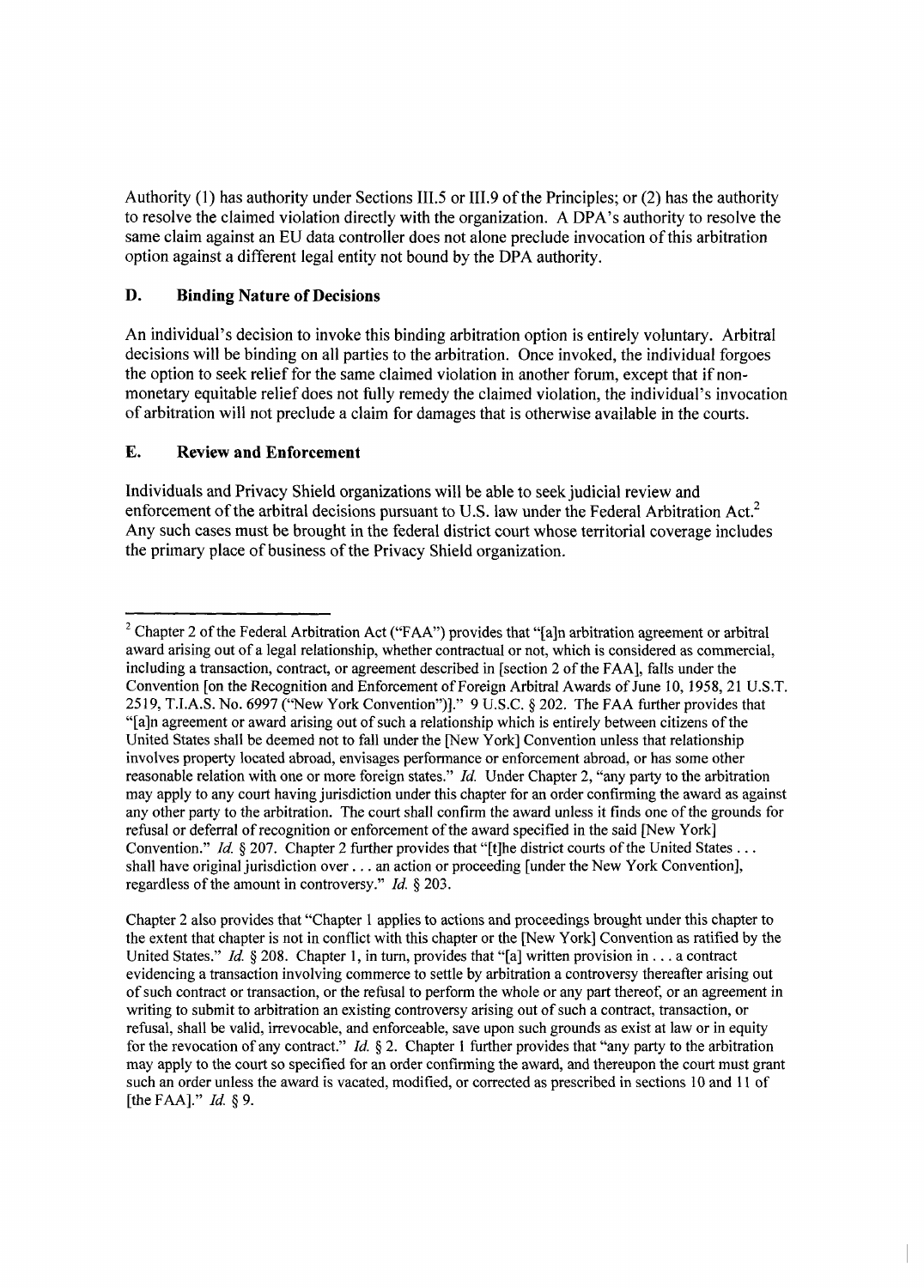This arbitration option is intended to resolve individual disputes, and arbitral decisions are not intended to function as persuasive or binding precedent in matters involving other parties, including in future arbitrations or in EU or U.S. courts, or FTC proceedings.

## **F. The Arbitration Panel**

The parties will select the arbitrators from the list of arbitrators discussed below.

Consistent with applicable law, the U.S. Department of Commerce and the European Commission will develop a list of at least 20 arbitrators, chosen on the basis of independence, integrity, and expertise. The following shall apply in connection with this process:

## Arbitrators:

(1) will remain on the list for a period of 3 years, absent exceptional circumstances or for cause, renewable for one additional period of 3 years;

(2) shall not be subject to any instructions from, or be affiliated with, either party, or any Privacy Shield organization, or the U.S., EU, or any EU Member State or any other governmental authority, public authority, or enforcement authority; and

(3) must be admitted to practice law in the U.S. and be experts in U.S. privacy law, with expertise in EU data protection law.

## **G. Arbitration Procedures**

Consistent with applicable law, within 6 months from the adoption of the adequacy decision, the Department of Commerce and the European Commission will agree to adopt an existing, wellestablished set of U.S. arbitral procedures (such as AAA or JAMS) to govern proceedings before the Privacy Shield Panel, subject to each of the following considerations:

- 1. An individual may initiate binding arbitration, subject to the pre-arbitration requirements provision above, by delivering a "Notice" to the organization. The Notice shall contain a summary of steps taken under Paragraph C to resolve the claim, a description of the alleged violation, and, at the choice of the individual, any supporting documents and materials and/or a discussion of law relating to the alleged claim.
- 2. Procedures will be developed to ensure that an individual's same claimed violation does not receive duplicative remedies or procedures.
- 3. FTC action may proceed in parallel with arbitration.
- 4. No representative of the U.S., EU, or any EU Member State or any other governmental authority, public authority, or enforcement authority may participate in these arbitrations, provided, that at the request of an EU individual, EU DPAs may provide assistance in the preparation only of the Notice but EU DPAs may not have access to discovery or any other materials related to these arbitrations.
- 5. The location of the arbitration will be the United States, and the individual may choose video or telephone participation, which will be provided at no cost to the individual. In-person participation will not be required.